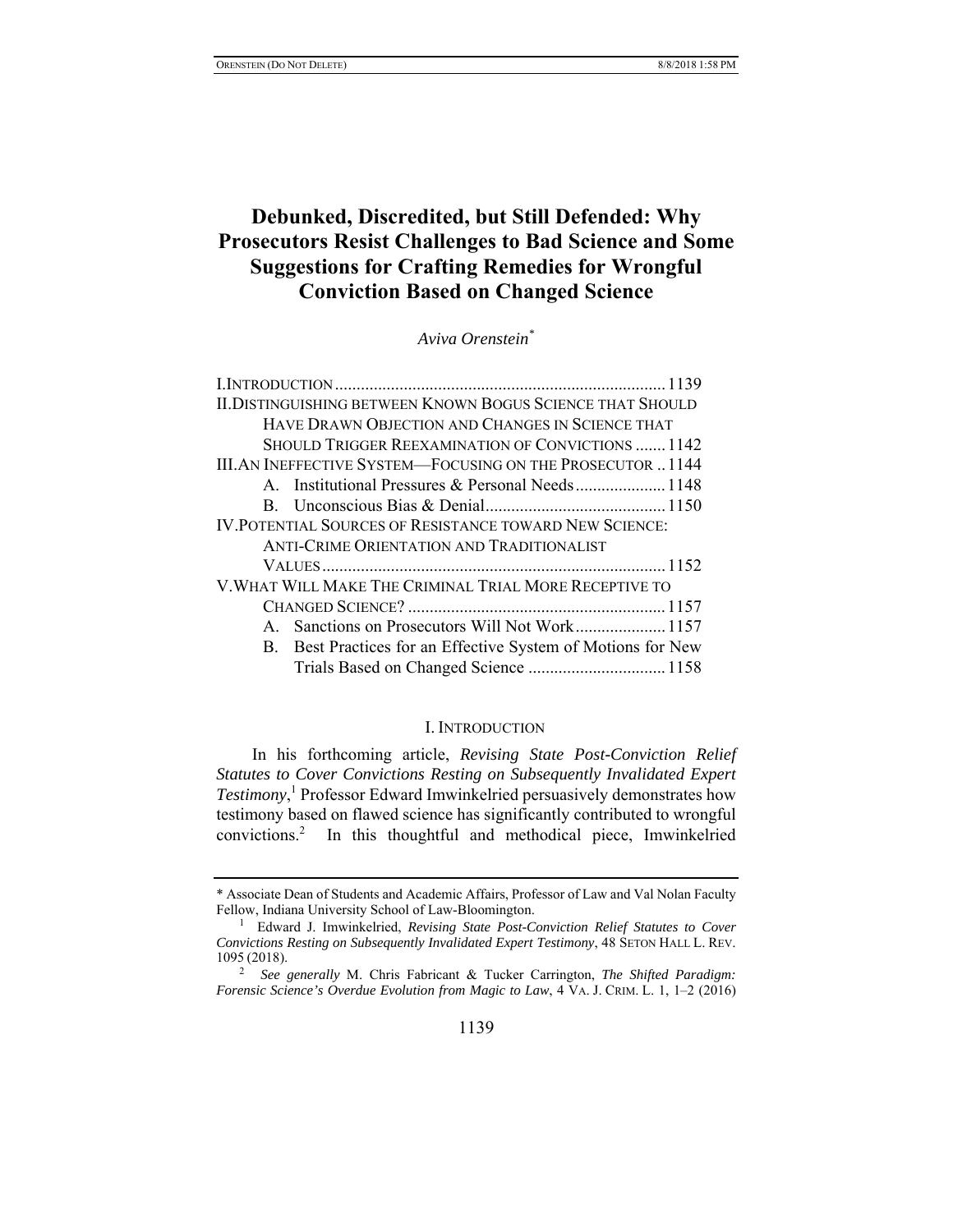provides a taxonomy outlining which type of requests for post-conviction relief based on discredited expert testimony should receive a new trial. Imwinkelried's analysis is nuanced, acknowledging that scientific knowledge is not static and that "[a]bsolute certainty is beyond reach."<sup>3</sup> The reassessment of expert testimony and the development of new scientific techniques do not automatically exonerate the accused (as does, for instance, certain DNA evidence). Instead, new science undermining old theories and techniques merely calls into question the basis of the conviction.<sup>4</sup> Imwinkelried suggests that a new trial should be granted when the validation of a new analytic technique results in a different conclusion from the expert technique presented at trial and the change is "so extensive that it *either* discredits the prior expert testimony *or* seriously undermines confidence in its correctness."<sup>5</sup> Noting that Texas and California have enacted statutes granting new trials in some circumstances where the conviction relied on flawed scientific testimony,<sup>6</sup> Imwinkelried analyzes the wording and utility of the new statutes.

Imwinkelried specifically and appropriately limits his inquiry to flawed science, the deficiencies of which were unknown at the time of trial. If problems with the proposed expert testimony were known or knowable at

<sup>(&</sup>quot;The empirical evidence and data gathered here demonstrates that traditional forensic identification techniques, as well as the doctrines supporting them, are ultimately no more than a house of cards built on unvalidated hypotheses and unsubstantiated or non-existent data."); Brandon L. Garrett & Peter J. Neufeld*, Invalid Forensic Science Testimony and Wrongful Convictions*, 95 VA. L. REV. 1, 1 (2009) (analyzing the widespread effect of invalid science, finding that sixty percent of convictions of those later exonerated involved flawed forensic testimony, misstating or totally devoid of empirical data).

<sup>&</sup>lt;sup>3</sup> Imwinkelried, *supra* note 1, at 1110.

<sup>&</sup>lt;sup>3</sup> Imwinkelried, *supra* note 1, at 1110.<br><sup>4</sup> *See* Imwinkelried, *supra* note 1, at 1137 (stating the hardest cases are where new scientific evidence raises serious concerns about the accuracy of the prior conviction but does not prove the accused's undeniable innocence). In such cases, "the courts and legislatures have a far more difficult policy choice; they must weigh the competing interests in accuracy and finality." Imwinkelried, *supra* note 1, at 1137.

<sup>&</sup>lt;sup>5</sup> Imwinkelried, *supra* note 1, at 1116.

 <sup>6</sup> A California statue grants new trial motions when a prior conviction rests on "false evidence." As amended, CAL. PENAL CODE § 1473(e)(1) now reads:

For purposes of this section, "false evidence" includes opinions of experts that have either been repudiated by the expert who originally provided the opinion at a hearing or trial or that have been undermined by later scientific research or technological advances.

*See* Imwinkelried, *supra* note 1, at 1098 n.15 (citing 1 DONALD E. WILKES, JR., STATE POSTCONVICTION REMEDIES AND RELIEF HANDBOOK § 7:61 (2016)). Texas's Code of Criminal Procedure provides that a new trial is warranted if the accused presents testimony about expert research that "was not available . . . at the convicted person's trial" or that "contradicts scientific evidence relied on by the state at trial." TEX. CRIM. PROC. CODE ANN. art. § 11.073(a) (West 2015).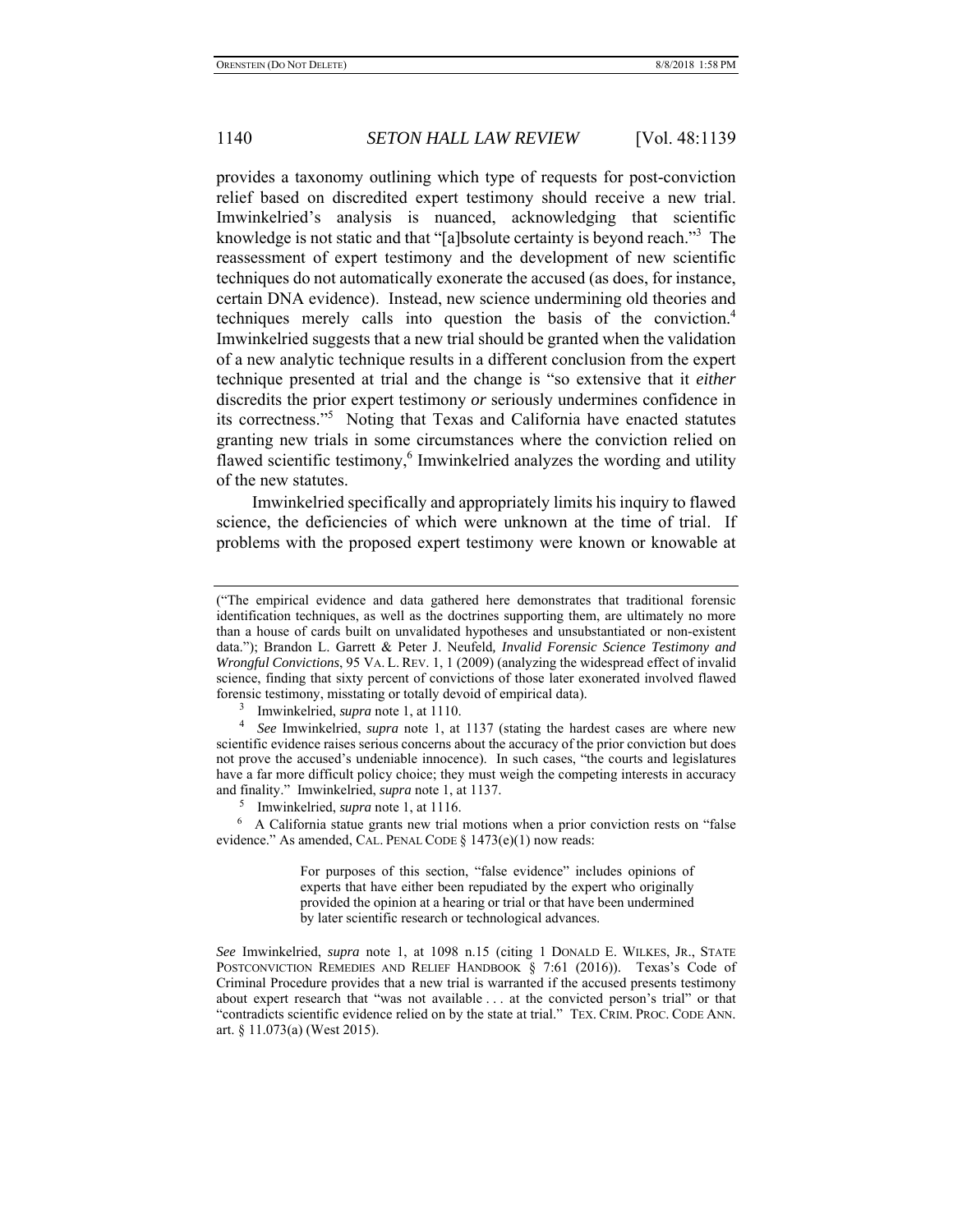trial, reliance on such expert evidence might qualify for post-conviction relief based on ineffective assistance of counsel;<sup>7</sup> however, such flawed testimony is not the subject of Imwinkelried's discussion. Similarly, exaggerated expert testimony where the expert overstated reasonable conclusions or baselessly inflated the probability of guilt does not warrant a new trial based on changed science if the accused's diligent inquiry could have exposed the overstatement via cross-examination or the introduction of a contradicting expert.<sup>8</sup>

Although, doctrinally, Imwinkelried is undoubtedly correct in limiting his analysis to newly discovered scientific flaws in evidence, several interrelated issues arise from this limitation. First, as I discuss in Part I, the line between changed science—to which the accused had no access—and inappropriate use of science that should have been detected and objected to at trial, is sometimes tricky to draw. The understanding and evaluation of "changed" science is often filtered through judicial tradition, and sometimes the change occurs not in scientific innovation but in judicial attitude. Second, Part II considers how ineffective assistance of counsel caused by a defendant's failure to object to known bad science indicates a systemic problem in the adversary system of which ineffective assistance is only one part. Admission of science so objectionable that defense counsel is deemed constitutionally ineffective raises an important question about what the other two major players in the courtroom—the prosecutor and judge—were doing. Prosecutors, in particular, may face various institutional pressures, professional incentives, and psychological phenomena that prompt them to introduce and rely on bogus science or to unfairly overstate the expert testimony in closing. Part II applies these institutional factors, especially pressures on prosecutors, to the challenges presented by changed science, and speculates about prosecutors' resistance to new trials based on changed science. Part III considers recent cultural trends towards new science and the politicization of science in general, which bode ill for challenging unproven "science" in the courtroom. Finally, Part IV speculates on how to create structures and incentives that encourage the acceptance of new science and promote motions for new trials for those convicted under faulty science.

<sup>7</sup> Imwinkelried, *supra* note 1, at 1105 (citing Hinton v. Alabama, 134 S. Ct. 1081 (2014) ("Simply stated, when the defense counsel could feasibly have accessed the scientific research at the time of the accused's original trial, there is no need to resort to special legislation such as the new California and Texas statutes.").

<sup>8</sup> Imwinkelried, *supra* note 1, at 1105.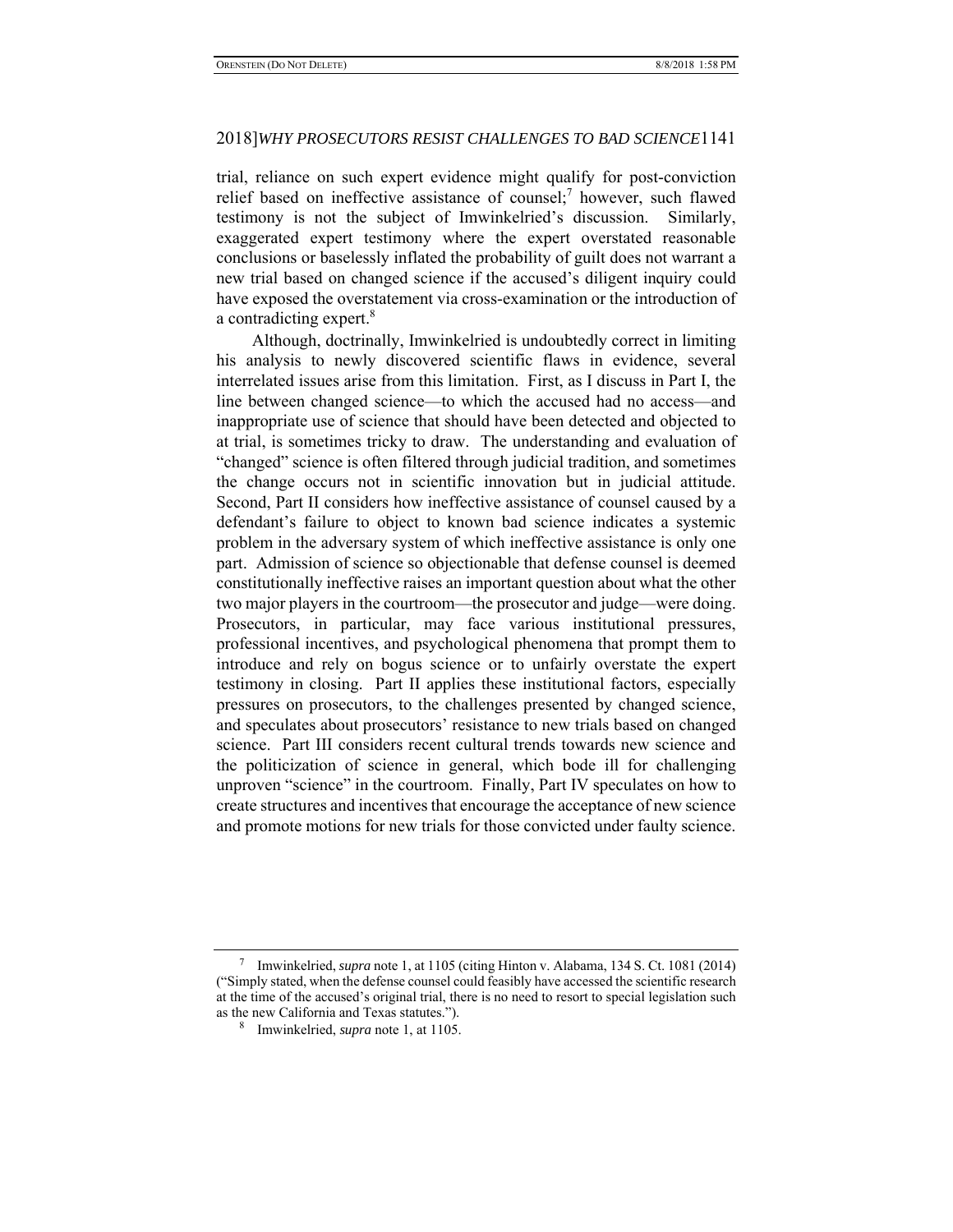# II. DISTINGUISHING BETWEEN KNOWN BOGUS SCIENCE THAT SHOULD HAVE DRAWN OBJECTION AND CHANGES IN SCIENCE THAT SHOULD TRIGGER REEXAMINATION OF CONVICTIONS

The line between known problems with expert scientific testimony and changed science can be hard to draw. Among the cases for which Imwinkelried advocates new trials are those that relied on expert evidence concerning bite marks and hair analysis, matching the accused to the victim and crime scene respectively. In cases evoking such so-called expertise, questionable science arguably contributed to the accused's conviction.<sup>9</sup>

New science has conclusively refuted key pieces of forensic evidence and discredited the experts who offered it. However, that does not obviate the fact that many of these experts made assertions that should have been challenged by the defense even without the new science.<sup>10</sup> The new science offers more conclusive refutation, but the testimony was demonstrably flawed even without it. Often, no foundation was laid for the reliability of the forensic testimony; experts relied on anecdotal experience or appealed to juror intuition without explaining or justifying their assumptions.

Experts in bitemark and microscopic hair analysis often offered overblown conclusions and failed to provide proper foundations, thereby violating then-existing scientific norms. For instance, experts conducting microscopic hair analysis overstated the probative value of finding two hair samples microscopically indistinguishable in identifying a perpetrator. They regularly testified that in their experience it was very rare for them not to be able to tell hairs apart, a meaningless anecdotal boast.<sup>11</sup> Additionally, such

<sup>9</sup> Pema Levy, *Jeff Sessions Wants Courts to Rely Less on Science and More on "Science*,*"* MOTHER JONES (Apr. 24, 2017), http://www.motherjones.com/politics/2017/04/se ssions-forensic-science/ ("Analyses regularly presented in courtrooms—using such evidence as bite marks, hair, and bullets—that for decades have been employed by prosecutors to convict and even execute defendants are actually incapable of definitively linking an individual to a crime.").

<sup>&</sup>lt;sup>10</sup> Brandon L. Garrett, *Judging Innocence*, 108 COLUM. L. REV. 55, 82 (2008) ("To a surprising extent, the forensic testimony at trial was improper based on science at the time."). Certainly, cases exist where the science improved and the expert at the original trial did nothing wrong. For instance, imagine a case from the 1980s where an expert identified the accused's blood type as being the same as type the perpetrator left at the crime scene. If the expert did not inflate the probabilities, then the statement itself was based on the best science then available, and the defense was in no way ineffective.

<sup>&</sup>lt;sup>11</sup> *See Garrett & Neufeld, supra* note 2, at 60 (discussing experts' claims that among their thousands of cases they never encountered hairs which they could not microscopically distinguish); Jennifer L. Mnookin et. al., *The Need for a Research Culture in the Forensic Sciences*, 58 UCLA L. REV. 725, 731 (2011). Because no individual examiner can ever examine every possible specimen in the universe, experience alone cannot justify a claim of individualization, assuming that the potential population of the source is substantial. *Cf.* Bos. Police Dep't v. Civil Serv. Comm'n, No. SUCV2013-1250-A, 2014 Mass. Super. LEXIS 2427, at \*8–9 (Oct. 6, 2014) (upholding civil commission's ruling that police department lacked just cause to terminate six of ten officers because, standing alone, positive hair test for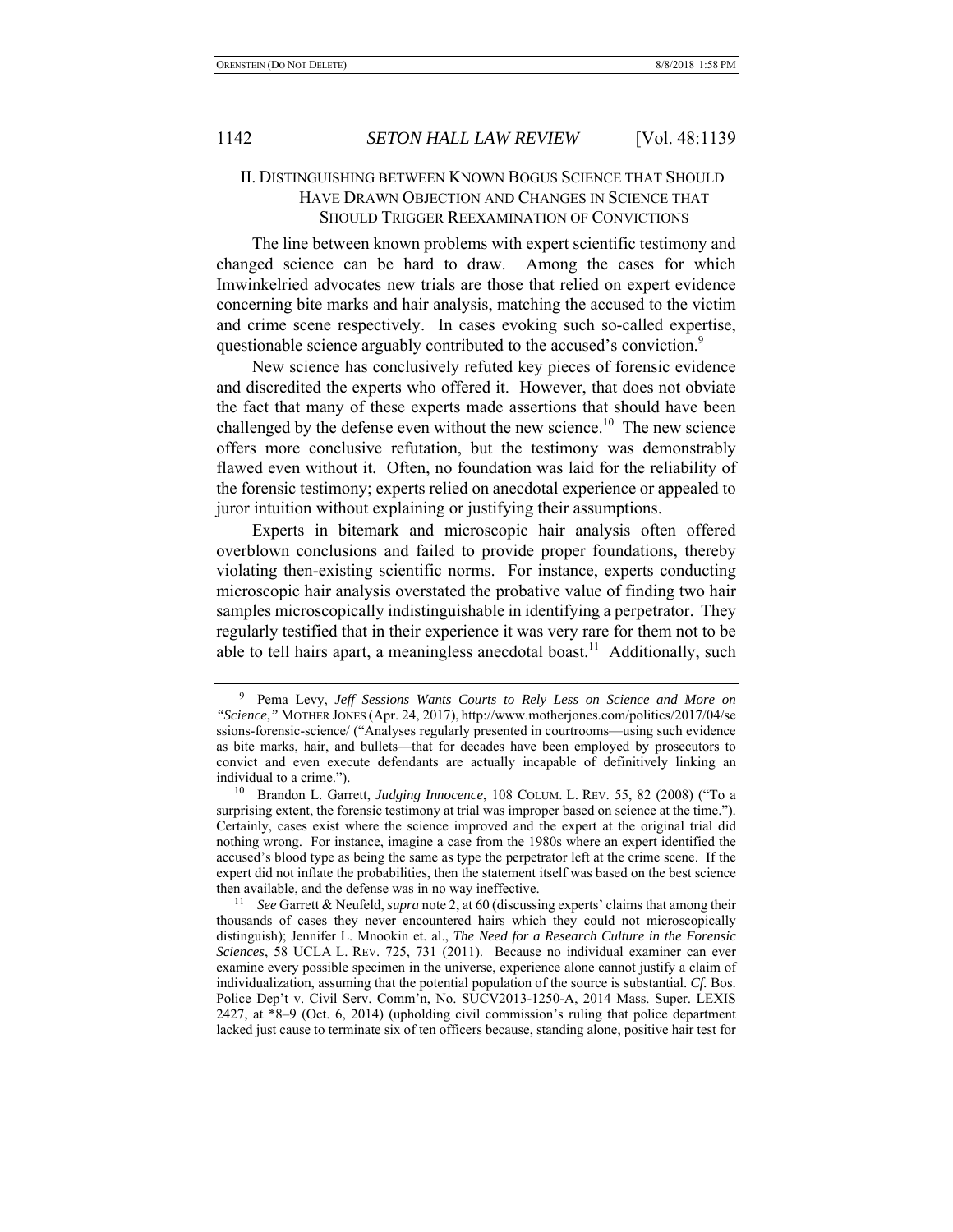experts never offered any empirical evidence that scientific testing had been done to establish an error rate for microscopic hair analysis.<sup>12</sup> New science has enabled much more sophisticated matching of hairs to an individual based on mtDNA (mitochondrial DNA), whereby hairs from crime scenes that were originally matched to the accused were actually determined to come from other sources.<sup>13</sup> Although experts can now conclusively rule out hair as not being from the accused, this does not address the fact that prosecution experts regularly made unsupported and unsupportable claims contravening *Daubert*. 14

Similarly, supposed expert forensic odontologists—members of a byand-large self-policing club that publishes a journal not subject to peer review—use the "trappings of science"<sup>15</sup> to testify from photographs that certain marks on the victims matched the unique tooth configuration of the accused. New developments in computer software that provide better imaging have revealed that many of the marks in question were not bite marks at all and certainly did not match the accused's dentition.<sup>16</sup> Although

cocaine was insufficiently reliable to outweigh officers' credible denial of drug use; commission noted that "[h]air testing for drugs . . . has not achieved general acceptance within the scientific or law enforcement communities," and that "no uniform, nationally approved standards for hair testing exist, so that positive or negative test reports depend on different standards used by different laboratories at different times").

 $12$  Additionally, no foundation was offered that human hairs are unique to each person. Further complicating matters, hairs belonging to the same person differ significantly. Garrett & Neufeld, *supra* note 2, at 61–63.

<sup>&</sup>lt;sup>13</sup> For example, Imwinkelried cites an FBI study, where of 80 hair comparisons in which microscopic analysts reported matches or associations, mtDNA analysis demonstrated that nine samples (12.5%) came from different persons. Imwinkelried, *supra* note 1, at 1113–14 nn.76–80 and accompanying text; *see also* Garrett & Neufeld*, supra* note 2, at 14–15 ("Of the 65 cases involving microscopic hair comparison in which transcripts were located, 25 cases, or 38%, had invalid forensic science testimony.").

<sup>&</sup>lt;sup>14</sup> Daubert v. Merrell Dow Pharm., Inc., 509 U.S. 579 (1993).

<sup>15</sup> Erica Beecher-Monas, *Reality Bites: The Illusion of Science in Bite-Mark Evidence*, 30 CARDOZO L. REV. 1369, 1372 (2009) ("The testifying experts have advanced degrees, and often board certification. They have two professional associations, with impressive names. They publish in their own professional journals. They use the statistical product rule to come up with remote-sounding probability statements. But those trappings do not make it science.").

<sup>&</sup>lt;sup>16</sup> In 2009, the National Association of Sciences published a congressionallycommissioned report on the state of forensic science in the courtroom entitled "Strengthening Forensic Science in the United States: A Path Forward." NAT'L RES. COUNCIL, STRENGTHENING FORENSIC SCIENCE IN THE UNITED STATES: A PATH FORWARD (2009), https://www.ncjrs.gov/pdffiles1/nij/grants/228091.pdf (NAS Report). Noting the high rate of false-positives, the report found that "the scientific basis is insufficient to conclude that bite mark comparisons can result in a conclusive match." *Id.* at 174–75; *see* Garrett & Neufeld, *supra* note 2, at 67 (noting that marks considered by experts to be human bite marks are often merely post-mortem artifacts); *see also* Beecher-Monas, *supra* note 15, at 1371–77, 1392 (arguing the forensic odontology has no empirical basis, no objective standard, no population data establishing the frequency of dental patterns, no proof that human dentition is unique, no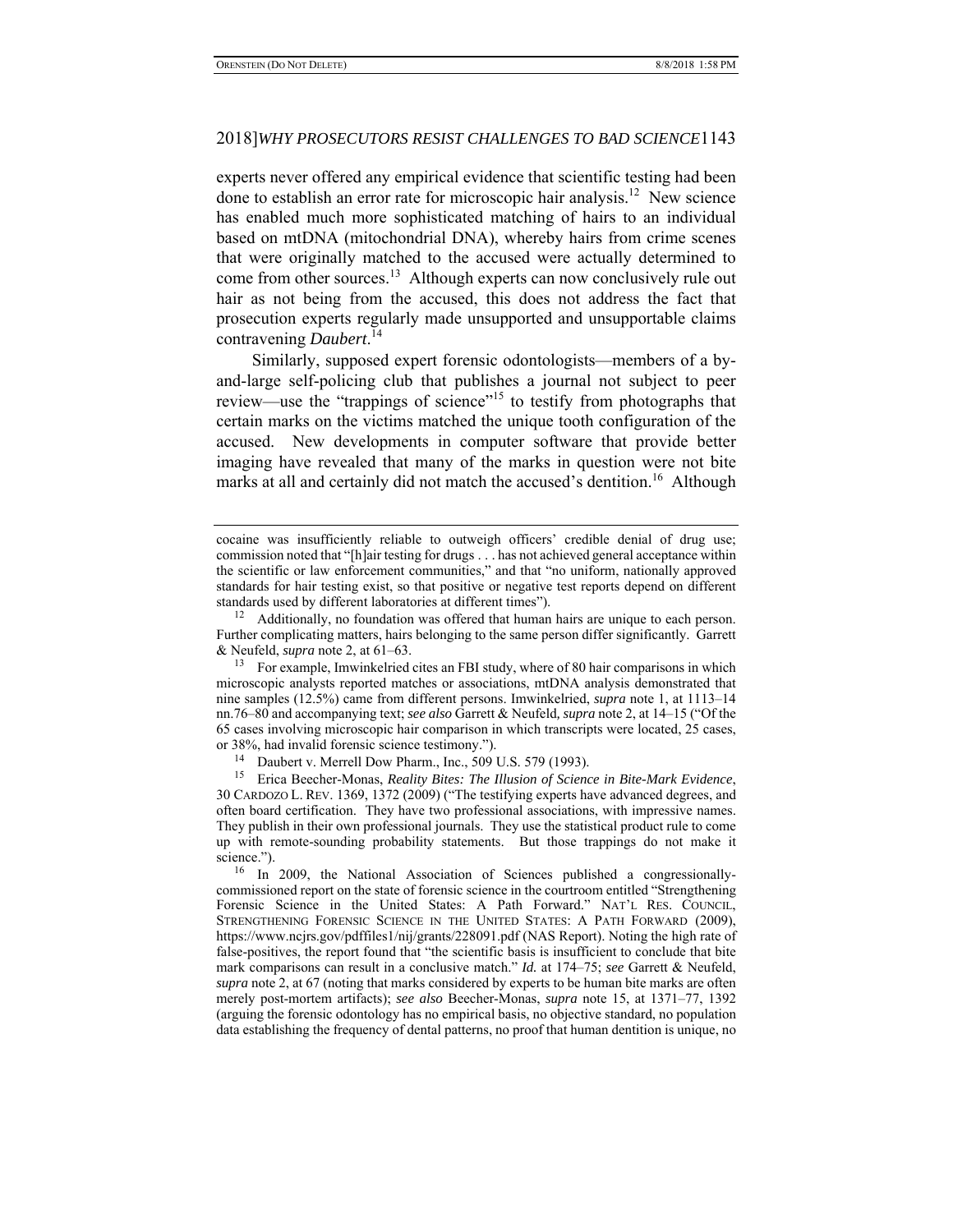we are more sophisticated in evaluating match ups, the rookie mistake of assuming, with no proof, that everyone's bite mark is unique, the phony probabilities asserted by experts, and reliance on the untested personal observations of experts, who provided no testing for error rate, were knowable problems that went unchecked before the scientific innovation.<sup>17</sup> For both microscopic hair analysis and bitemark matching, an honest assessment of what the science could tell us at the time of trial indicates that the defense was often ineffective. An effective challenge to the baseless assertions and the lack of empirical evidence of testing for falsifiability would have excluded or diminished the expert testimony and made conviction less likely.

Relatedly, it can be hard to pinpoint the moment the science changes. In *Commonwealth v. Kunco*,<sup>18</sup> the court rejected post-conviction relief because, to the extent that the bitemark testimony was flawed, the defense should have known about the problems with such testimony years before the National Academy of Sciences report.<sup>19</sup> Because the criticisms were not "previously unknown" at the time of the trial, defense could not attack the judgment collaterally on the basis of that testimony.<sup>20</sup>

#### III. AN INEFFECTIVE SYSTEM—FOCUSING ON THE PROSECUTOR

To establish ineffective assistance of counsel, a criminal defendant must first prove that counsel's performance was deficient: that counsel made errors so serious that he or she was not functioning as the "counsel" guaranteed the defendant by the Sixth Amendment.<sup>21</sup> If the failure to

known error rates and therefore cannot even meet the low level of basic relevance under FED. R. EVID. 401) (2009); Radley Balko, *How the Flawed "Science" of Bite Mark Analysis Has Sent Innocent People to Prison*, WASH. POST (Feb. 13, 2015), https://www.washingtonpost.c om/news/the-watch/wp/2015/02/13/how-the-flawed-science-of-bite-mark-analysis-has-sentinnocent-people-to-jail/ (citing the Innocence Project and reporting that 24 people have been exonerated after they were either convicted or arrested based on the wrongful assertions of a bite mark analyst).

<sup>17</sup> *See, e.g.*, Otero v. Warnick, 614 N.W.2d 177, 178 (2000), *in Reality Bites: The Illusion of Science in Bite-Mark Evidence*, 30 CARDOZO L.REV. 1369 (2009) (expert testified that only one person in the world could have inflicted the bite marks).

 $18$  No. 482-C-1991, 2010 Pa. Dist. & Cnty. Dec. Unpub. LEXIS 488 (Pa. D. & C. Oct. 28, 2010), *aff'd*, 34 A.3d 233 (Pa. Super. Ct. 2011).

<sup>19</sup> *Id.* at 32–33 ("Based upon the public information available and the contents of the NAS Report itself, this court determines that the information regarding studies indicating the lack of reliability of bitemark comparisons insofar as they purport to identify a particular perpetrator to the exclusion of any other individuals was information that was available to the defendant long before the filing of the Writ of Habeas Corpus/PCRA. . . .").<br><sup>20</sup> Id

 $\frac{20}{21}$  *Id.* 

Strickland v. Washington, 466 U.S. 668, 687 (1984). The defendant must also show that the deficient performance prejudiced the defense so as to deprive the defendant of a fair trial, that is, a trial whose result is reliable. *Id.*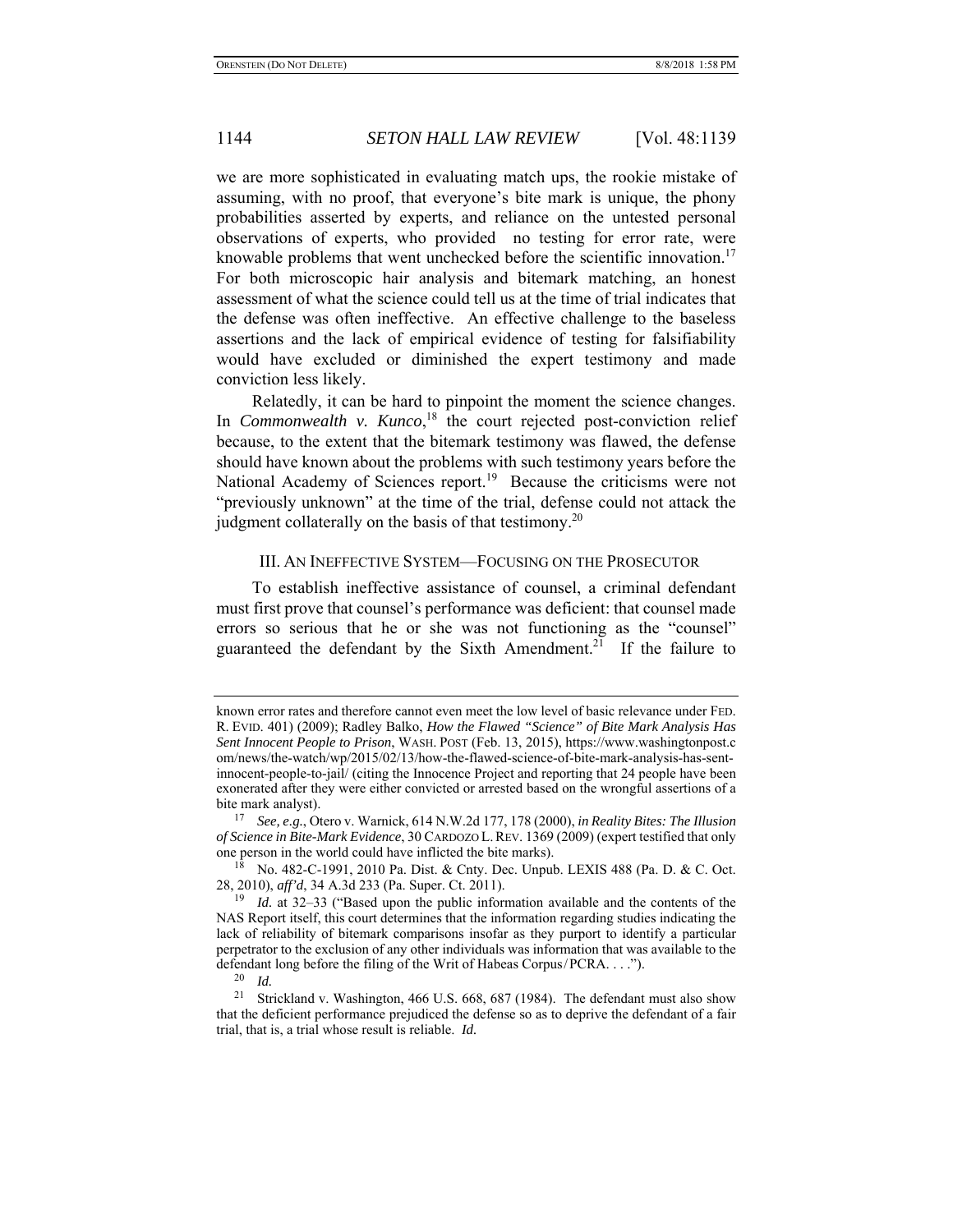challenge expert testimony rises to the level of ineffective assistance of counsel, the error must be obvious. Logically, as competent practitioners, the prosecutor and the judge should have also been aware of the glaring deficiency. When a defense counsel is ineffective, what does this say about the other actors in the courtroom?

One might excuse the trial judge by claiming that judges do not understand science, and some evidence supports that assertion.<sup>22</sup> But the notion of judicial scientific illiteracy or even reluctance to engage with complex science is at least somewhat belied by very sophisticated civil opinions, in which courts discuss complex scientific theories and claims.<sup>23</sup> The very different treatment that experts receive in civil tort cases versus criminal cases indicates that something deeper and more systemic is going on in criminal cases, and the treatment of experts may be closely tied to a culture of certitude and a pro-conviction bias. $24$ 

Alternatively, perhaps trial judges understand the flaws in the expert testimony but choose to act as neutral arbiters, waiting to adjudicate disputes that criminal defense attorneys do not raise. When no one objects, judges normally do not insinuate themselves into the presentation of evidence. But defenders, who have the incentive to challenge the science, have significantly fewer resources to draw upon than those representing the state.

<sup>22</sup> *See* Adam B. Shniderman, *Prosecutors Respond to Calls for Forensic Science Reform: More Sharks in Dirty Water*, 126 YALE L.J. FORUM 348 (2017) (noting a consensus that most state court judges do not understand basic *Daubert* concepts such as falsifiability and error rates).

<sup>23</sup> *See, e.g.*, Worrell v. Elliot & Frantz, 799 F. Supp. 2d 343 (D.N.J. 2011) (improper installation of wet kit in excavator); Graves v. Mazda Motor Corp., 675 F. Supp. 2d 1082 (W.D. Okla. 2009) (auto design defect); Blackwell v. Wyeth, 971 A.2d 235 (Md. 2008) (whether thimerosal-laden vaccines cause autism); *In re* Asbestos Litig., 900 A.2d 120 (Del. 2006) (risk of contracting asbestos related disease from chrysoltile asbestos). Many scholars have noted the irony that scientific testimony in civil cases is treated much more skeptically than scientific testimony in criminal cases. *See* Margaret A. Berger, *Expert Testimony in Criminal Proceedings: Questions* Daubert *Does Not Answer*, 33 SETON HALL L. REV. 1125 (2003); Fabricant & Carrington, *supra* note 2, at 40 n.161 (comparing Mississippi's rigorous attitude toward civil experts in med-mal and products cases to the lack of scrutiny in bitemark cases); Mnookin et. al., *supra* note 11, at 761 (observing that if courts applied *Daubert* to criminal cases with the same intensity and skepticism applied to toxic torts "there is little doubt that the forensic science community would have become forceful advocates for whatever research seemed necessary to justify admissibility"); D. Michael Risinger, *Navigating Expert Reliability: Are Criminal Standards of Certainty Being Left on the Dock?*,

<sup>64</sup> ALB. L. REV. 99 (2000). 24 *See infra* Part III (discussing the culture of forensic evidence in the courtroom and the adherence to traditional forms of scientific testimony even when they do not comport with *Daubert*). *See also* Elizabeth L. DeCoux, *The Admission of Unreliable Expert Testimony Offered by the Prosecution: What's Wrong with* Daubert *and How to Make It Right*, 2007 UTAH L. REV. 131, 132 (2007) ("[P]rosecutors fending off challenges to the reliability of their expert witnesses enjoy a success rate of ninety-two percent in trial courts and ninety-eight percent in appellate courts.").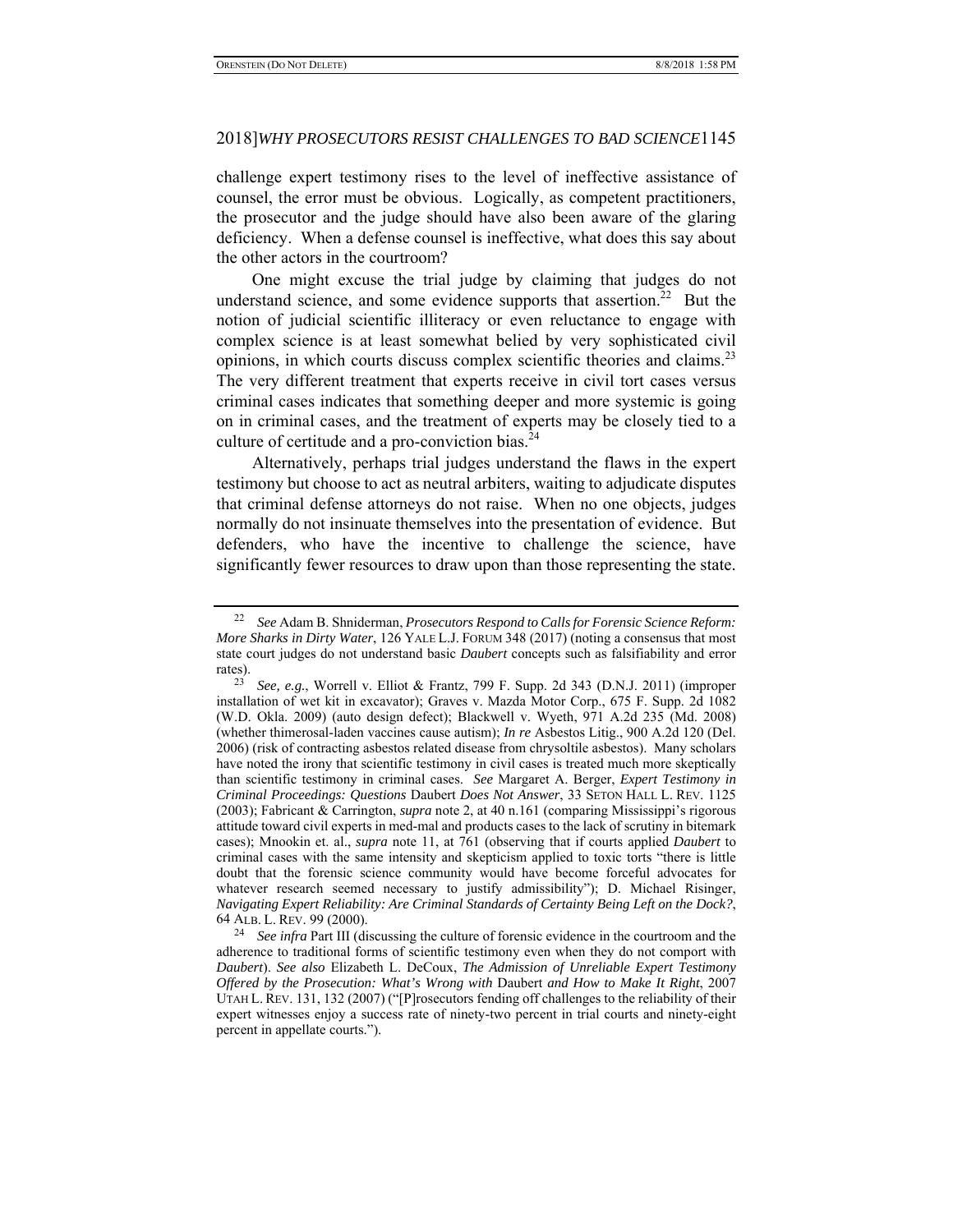Aside from exceptional cases involving wealthy defendants, $^{25}$  the prosecutor can regularly outspend and outmatch the accused. A public defender's ability to challenge scientific evidence is limited by crushing caseloads, insufficient training, and lack of funds for forensic experts, who could testify as well as help prepare cross-examination of government expert witnesses.<sup>26</sup>

By far the most interesting actor in the courtroom when it comes to faulty expert testimony is the one who most often actively promotes it: the prosecutor. As Professor Bennett Gershman has observed, "the prosecutor, for good or ill, is the most powerful figure in the criminal justice system."<sup>27</sup> A prosecutor "has the responsibility of a minister of justice and not simply that of an advocate."28 Both substantive law and ethical duties require prosecutors to disclose exculpatory evidence to the defense,<sup>29</sup> but the issue

<sup>27</sup> BENNETT L. GERSHMAN, PROSECUTORIAL MISCONDUCT vi (2d ed. 2018). Interestingly, Professor Gershman's comprehensive treatise on prosecutorial misconduct has almost no treatment of expert scientific testimony.

<sup>&</sup>lt;sup>25</sup> Examples include the O.J. Simpson murder trial, and Bill Cosby's first rape trial, but there are also some less well known examples where million dollar defenses led to acquittals. *See e.g.*, Elizabeth Nix, *5 Infamous "Not Guilty" Verdicts*, HISTORY.COM (Mar. 25, 2015), http://www.history.com/news/history-lists/5-infamous-not-guilty-verdicts; Gary Cartwright, *How Cullen Davis Beat the Rap*, TEX. MONTHLY (May 1979), http://www.texasmonthly.com/ articles/how-cullen-davis-beat-the-rap-2/ (discussing the enormous fees and defense tactics of Racehorse Hyanes).

<sup>&</sup>lt;sup>26</sup> Defenders do not have the investigative power of the police, as do prosecutors. Most importantly, they do not have access to vital discovery of scientific evidence– the type that is regularly available in civil cases. *See* Paul C. Giannelli *Pretrial Discovery of Expert Testimony* 44 No. 6 CRIM.LAW BULLETIN. The right to confrontation is hollow if the defenders have no meaningful basis on which to cross-examine the expert witness. *See generally*  Jennifer N. Mellon, *Manufacturing Convictions: Why Defendants Are Entitled to the Data Underlying Forensic DNA Kits,* 51 DUKE L.J. 1097 (2001) (arguing that trial courts should exclude the results of forensic DNA testing if the defendant lacks access to the scientific data supporting the testing method." Thanks to Professor Keith A. Findley for first raising this point at the conference in honor of Professor Michael Risinger. Anecdotally, defenders also have other fewer resources. *See* Garrett & Neufeld, *supra* note 2, at 33–34 (outlining the disabilities faced by indigent defendants in securing forensic experts and in facing police libraries). My mother, Sylvia Orenstein, a retired Appellate Defender in New Jersey received access to Lexis, an online search engine, a full year after the district attorneys and attorney generals did. Letter from Sylvia Orenstein to author (undated) (on file with author).

<sup>&</sup>lt;sup>28</sup> MODEL RULES OF PROF'L CONDUCT r. 3.8 cmt. 1 (AM. BAR ASS'N 2017) ("This responsibility carries with it specific obligations to see that the defendant is accorded procedural justice, that guilt is decided upon the basis of sufficient evidence, and that special precautions are taken to prevent and to rectify the conviction of innocent persons."); *see* Berger v. United States, 295 U.S. 78, 88 (1935) (the role of a prosecutor is to see that justice is done; "It is as much [a prosecutor's] duty to refrain from improper methods calculated to produce a wrongful conviction as it is to use every legitimate means to bring about a just one."). Gershman also notes that prosecutors have "a special duty not to mislead." GERSHMAN, *supra* note 27, at 10:27 (quoting United States v. Myerson, 18 F.3d 153 (2d Cir 1994)); ABA CRIM. JUST. STANDARDS § 3-5.6(a) ("[P]rosecutor should not knowingly offer false evidence.").

<sup>&</sup>lt;sup>29</sup> Brady v. Maryland, 373 U.S. 83 (1963) (holding that prosecution must turn over exculpatory evidence to the defense); MODEL RULES OF PROF'L CONDUCT r. 3.8(d) (AM. BAR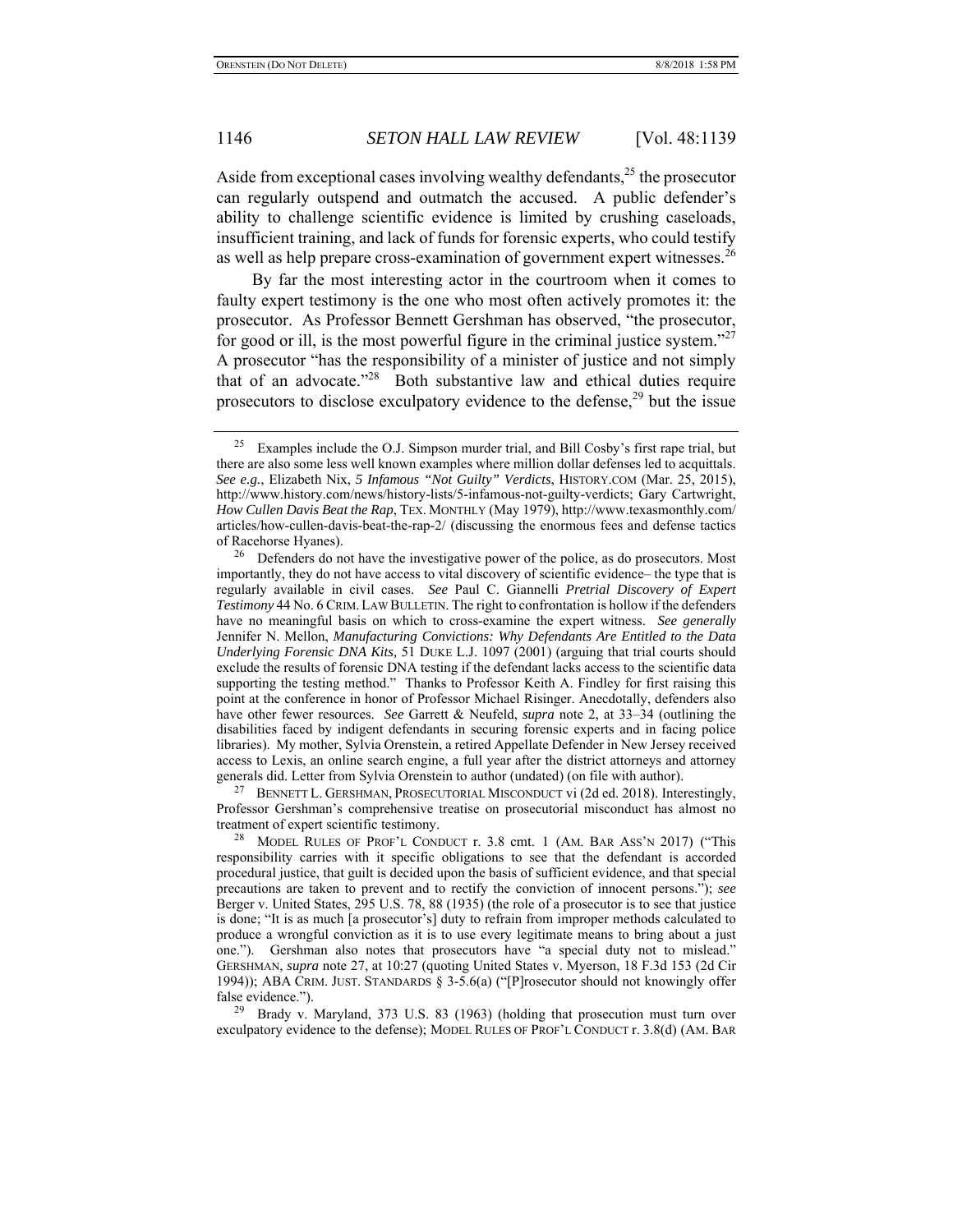is considerably murkier when such evidence only becomes available postconviction and calls the conviction into question rather than undermining it entirely.<sup>30</sup> On the issue of post-conviction obligations, the A.B.A. Model Code of Professional Conduct provides that prosecutors who secure a conviction have an ethical duty to come forward if "new, credible and material evidence" creates "a reasonable likelihood that a convicted defendant did not commit an offense of which the defendant was convicted."31 The prosecutor must "undertake further investigation, or make reasonable efforts to cause an investigation, to determine whether the defendant was convicted of an offense that the defendant did not commit."<sup>32</sup> But that duty has not always been enforced, $33$  and some jurisdictions apply the obligation differently in different circumstances. $34$ 

One reason for bad science may be that prosecutors are as unsophisticated about science as everyone else in the courtroom, blindly accepting the pronouncements of experts. It is clear, however, from the cases where prosecutors behave illegally and outrageously, that innocent misunderstanding of the science cannot provide a full explanation; sometimes prosecutors knowingly suppress exculpatory forensic evidence.<sup>35</sup>

34 Under California law, prosecutors must disclose *Brady* evidence in post-conviction death penalty and life without the possibility of parole cases. CAL. PENAL CODE § 1054.9 (West, Westlaw through 2003 legislation). However, in other cases, where a defendant has received a life sentence with the possibility of parole, statutory law does not require such disclosures*. In re* Scott, 61 P.3d 402, 417–18 (Cal. 2003) (reiterating that the nature and scope of discovery is generally resolved on a case by case basis).

35 *See* Brady v. Maryland, 373 U.S. 83 (1963); Ellen Yaroshefsky, *Wrongful Convictions: It is Time to Take Prosecution Discipline Seriously*, 8 U. D.C. L.REV. 275 (2004)

ASS'N 2017) (requiring prosecutors to "make timely disclosure to the defense of all evidence or information known to the prosecutor that tends to negate the guilt of the accused or mitigates the offense, and, in connection with sentencing, disclose to the defense and to the tribunal all unprivileged mitigating information known to the prosecutor").

<sup>30</sup> Daniel S. Medwed, *The Prosecutor As Minister of Justice: Preaching to the Unconverted from the Post-Conviction Pulpit*, 84 WASH. L. REV. 35, 35 (2009) (exploring the "minister of justice" theory and noting that "in the post-conviction sphere . . . few concrete principles exist to govern prosecutorial behavior after the conviction of a criminal defendant"); Fred C. Zacharias, *The Role of Prosecutors in Serving Justice After Convictions*, 58 VAND. L.REV. 171, 174 (2005) (noting that there was little law defining prosecutors' duties post-conviction).

<sup>&</sup>lt;sup>31</sup> MODEL RULES OF PROF'L CONDUCT  $r. 3.8(g)$  (AM. BAR ASS'N 2017).

<sup>&</sup>lt;sup>32</sup> *Id.* The Rule also provides that "[w]hen a prosecutor knows of clear and convincing evidence establishing that a defendant in the prosecutor's jurisdiction was convicted of an offense that the defendant did not commit, the prosecutor shall seek to remedy the conviction." *Id.* at 3.8(h).

<sup>33</sup> *See* Comm'n for Lawyer Discipline v. Hanna, 513 S.W. 3d 175 (Tex. Ct. App. 2016) (affirming the dismissal of disciplinary actions against a district attorney and assistant district attorney for not disclosing potentially exculpatory information to defendant post-conviction because of TEX. DISC. R. PROF. CONDUCT 3.09(d), requiring prosecutors to timely disclose information known to the prosecutor tending to negate defendant's guilt or mitigate offense did not impose a post-conviction duty of disclosure at the time of the conduct at issue).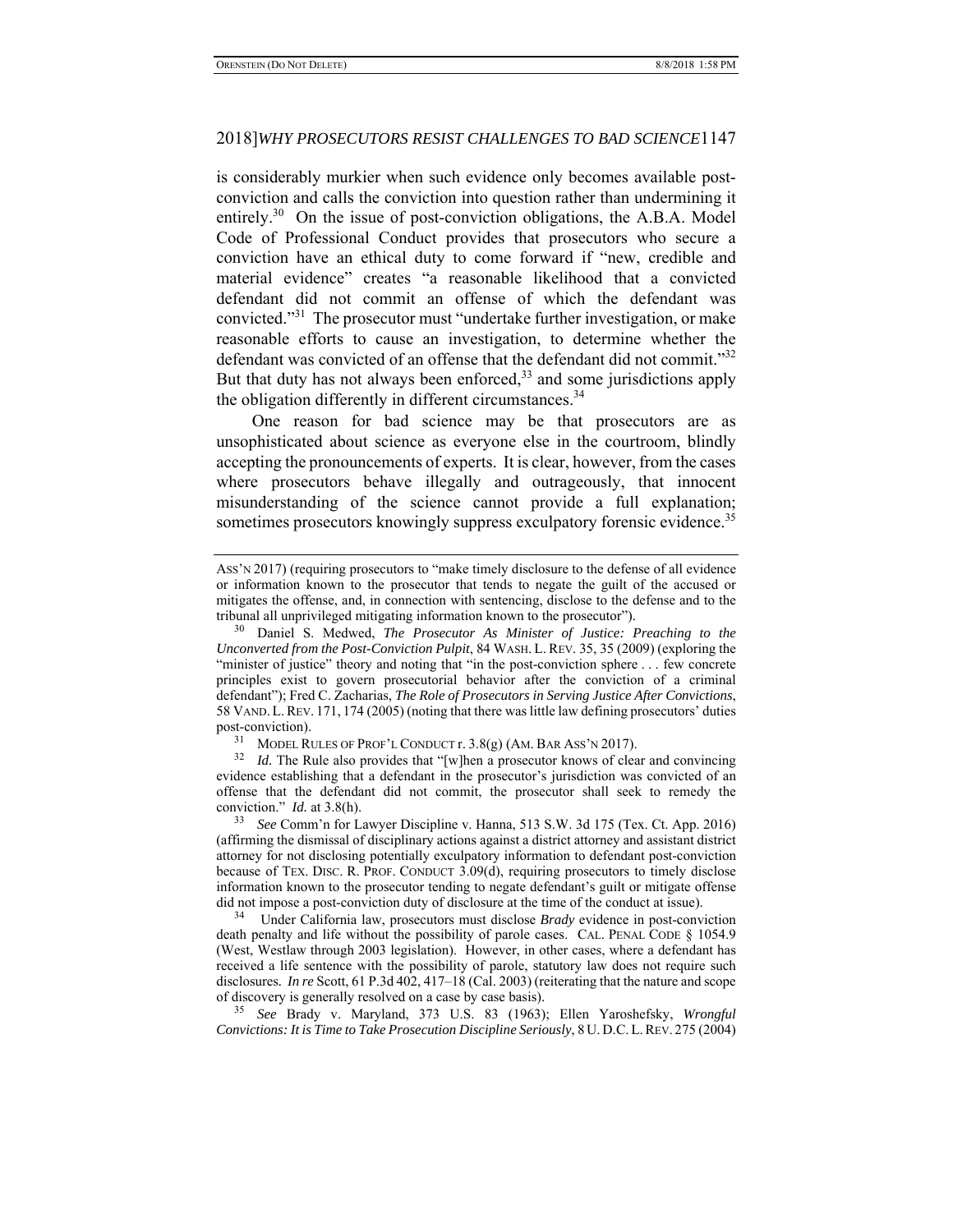Regarding our focus on bad science in the courtroom, some prosecutors intentionally mischaracterize the evidence, violating their ethical duty to be candid to the tribunal and to avoid knowing misstatements of fact.<sup>36</sup>

The behavior of prosecutors who knowingly act unethically and the behavior of prosecutors who resist admitting to and correcting mistakes that led to obvious unfairness at trial illuminate a systemic problem of denial. Such behavior suggests how some prosecutors will respond to motions for new trials based on changed science. I explored the subject of prosecutors' refusal to acknowledge mistakes in *Facing the Unfaceable: Dealing with Prosecutorial Denial in Postconviction Cases of Actual Innocence*, 37 examining cases in which prosecutors engaged in stunning levels of denial and seemingly irrational attachment to the notion of the accused's guilt despite stark DNA evidence excluding the convicted person as the perpetrator.<sup>38</sup> Although significant differences exist between the effect of changed science and the conclusive exoneration offered by some DNA cases, there is every reason to believe such prosecutorial behavior in the DNA exonerations will carry over to new trial motions based on changed evidence.

# A. *Institutional Pressures & Personal Needs*

Institutional and political pressures affect prosecutors' willingness to admit error, encouraging them to resist acknowledging or even perceiving a conviction as wrongful. Given the many frivolous claims of innocence that prosecutors encounter, they are understandably skeptical of such postconviction claims. Prosecutors can be cynical to the point of hostility toward convicts, whom, as a class, many perceive as liars and whiners.<sup>39</sup> They

<sup>(</sup>documenting such failures to turn over exculpatory forensic and other evidence); Emily Bazelon, *She Was Convicted of Killing Her Mother. Prosecutors Withheld the Evidence That Would Have Freed Her*, N.Y. TIMES MAG. (Aug. 1, 2017), https://www.nytimes.com/2017/ 08/01/magazine/she-was-convicted-of-killing-her-mother-prosecutors-withheld-the-

evidence-that-would-have-freed-her.html (discussing *State v. Jackson*, 444 S.W.3d 554 (Tenn. 2014), which overturned a conviction because of prosecutorial comment on the accused's failure to take the stand, as well as the suppression of vital exculpatory evidence contradicting the testimony and questioning the credibility of the only witness against the accused).

<sup>36</sup> MODEL RULES OF PROF'L CONDUCT r. 3.3(a)(1) (AM. BAR ASS'N 2017) (prohibiting an attorney from making "a false statement of fact or law to a tribunal"); *id.* at 3.3 (a)(3) (forbidding an attorney from offering "evidence that the lawyer knows to be false").

<sup>37</sup> Aviva Orenstein, *Facing the Unfaceable: Dealing with Prosecutorial Denial in Postconviction Cases of Actual Innocence*, 48 SAN DIEGO L. REV. 401 (2011).

 $rac{38}{39}$  *Id.* 

Orenstein, *supra* note 37, at 423; CAROL TAVRIS & ELLIOT ARONSON, MISTAKES WERE MADE (BUT NOT BY ME): WHY WE JUSTIFY FOOLISH BELIEFS, BAD DECISIONS, AND HURTFUL ACTS 132 (2007) (discussing prosecutors' cynicism because people lie to prosecutors all the time); Alafair Burke, *Neutralizing Cognitive Bias: An Invitation to Prosecutors*, 2 N.Y.U. J.L. & LIBERTY 512, 519 (2007) ("[P]rosecutors live in a world that constantly reinforces their perceptions that the defendants charged in their cases are all guilty.").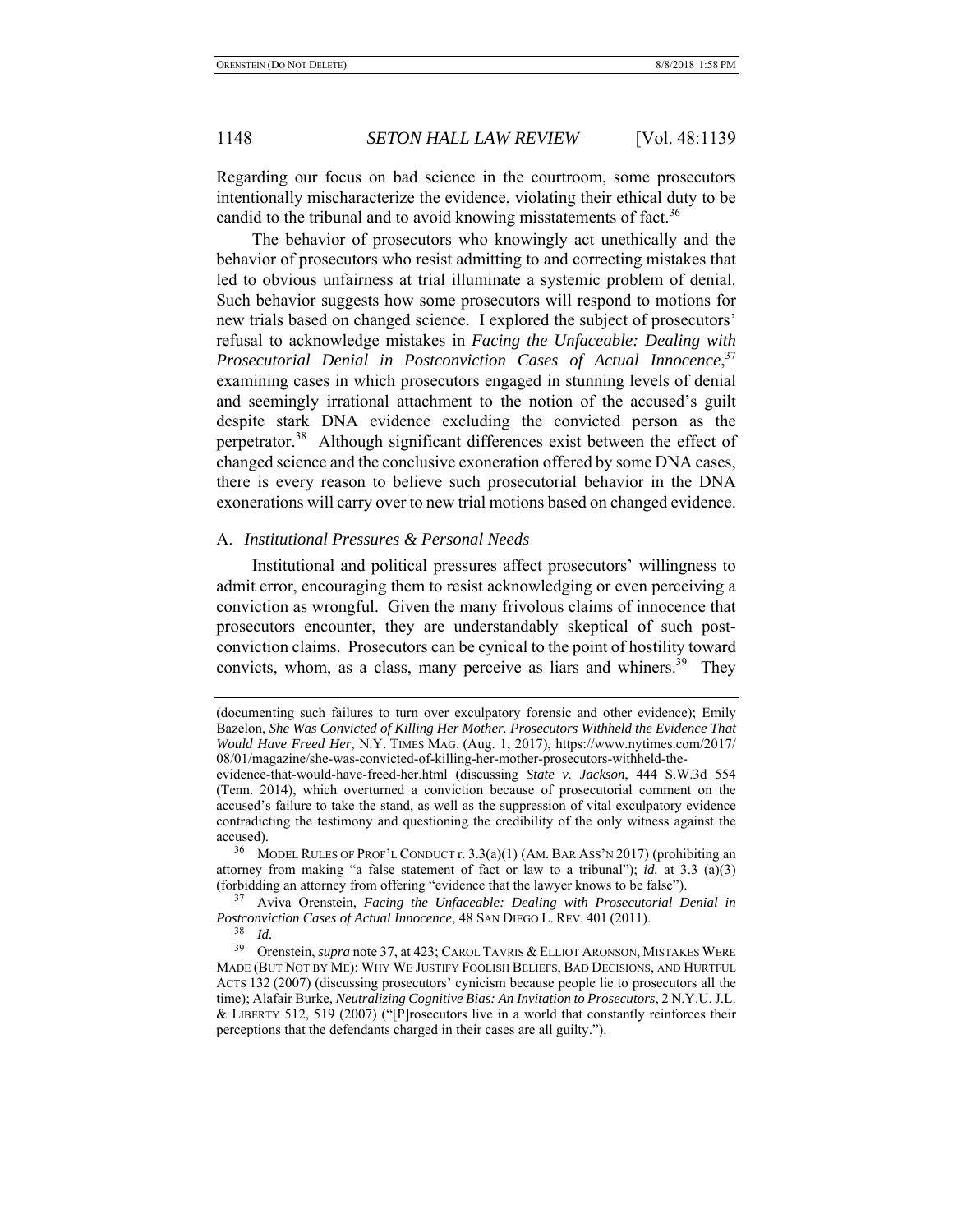express "the needle in a haystack disincentive,"<sup>40</sup> believing that time spent on examining old convictions would pointlessly detract from protecting the public by securing new convictions. Issues of finality and concern for victims and their families also play a vital role in prosecutors' disinclination to reopen old cases. $^{41}$  Even when prosecutors are caught not playing by the rules, they sometimes argue that the result was fair, and that the invalid inculpatory evidence or suppressed exculpatory evidence was just extra insurance to prevent an obviously guilty person from going free.<sup>42</sup>

Pressures on prosecutors also arise from the desire to maintain allegiance to their office culture, $43$  remain team players, uphold their personal credibility, protect the image of the office, advance professionally,<sup>44</sup> and, in the case of elected officials, stay in power.<sup>45</sup> Arguably, people who are attracted to prosecution possess personality traits that make it harder to confess error, such as high levels of confidence and competitiveness.<sup>46</sup> Furthermore, prosecutors' tremendous power and discretion might shape their attitudes and worldviews over time, in some cases leading to a sense of

43 *See* Jonathan A. Rapping, *Who's Guarding the Henhouse? How the American Prosecutor Came to Devour Those He Is Sworn to Protect*, 51 WASHBURN L.J. 513, 557, 559 (2012) (footnotes omitted) (describing prosecutor offices as "competitive environments" in which "prosecutors vie with one another to see who can obtain the most convictions or the fastest jury verdicts" and those where "prosecutors competed to secure convictions, and a chart tallying wins and losses"); DAVID HEILBRONER, ROUGH JUSTICE: DAYS AND NIGHTS OF A YOUNG D.A. 239 (1990) (describing the culture of his prosecutor's office as rewarding bravado and frowning upon admitting ignorance or mistake).

<sup>44</sup> See Stephanos Bibas, Plea Bargaining Outside the Shadow of Trial, 117 HARV. L. REV. 2463, 2471 (2004) ("Favorable win-loss statistics boost prosecutors' egos, their esteem, their praise by colleagues, and their prospects for promotion and career advancement."); Medwed, *supra* note 40, at 136 ("Simply put, prosecutors may perceive (or fear the public will perceive) the post-conviction exoneration of an innocent prisoner as undermining the credibility of the office—and the person—that prosecuted that defendant."); Barbara O'Brien, *A Recipe for Bias: An Empirical Look at the Interplay Between Institutional Incentives and Bounded Rationality in Prosecutorial Decision Making*, 74 MO. L. REV. 999, 1010 (2009) (noting that high conviction rates assist advancement; "winning is considered such a reliable indicator of work quality that some offices require a prosecutor to file a report explaining why a trial ended in acquittal, imposing no such requirement for convictions.").

45 O'Brien, *supra* note 44, at 1010 ("High conviction rates bolster re-election campaigns and funding requests.").

46 *See* Medwed, *supra* note 40, at 139–40 (discussing self-righteous and "gung-ho" attitude of prosecutors) (quoted in Orenstein, *supra* note 37 at n.118); Orenstein, *supra* note 37, at 405 n.19.

<sup>40</sup> Daniel S. Medwed, *The Zeal Deal: Prosecutorial Resistance to Post-Conviction* 

Claims of Innocence, 84 B.U. L. REV. 125, 148–50 (2004).<br><sup>41</sup> See Orenstein, *supra* note 37, at 405–06; Zacharias, *supra* note 30, at 219.<br><sup>42</sup> See id. at 432 n.169 (quoting TAVRIS & ARONSON, *supra* note 39, at 156) (" to them? Give them money? Don't be absurd. They got off on a technicality. Oh, the technicality was DNA? Well, they were guilty of something else."); *see* Baker, *supra* note 23, at 47 ("At one point I didn't care who went to jail, because everybody was guilty of something.").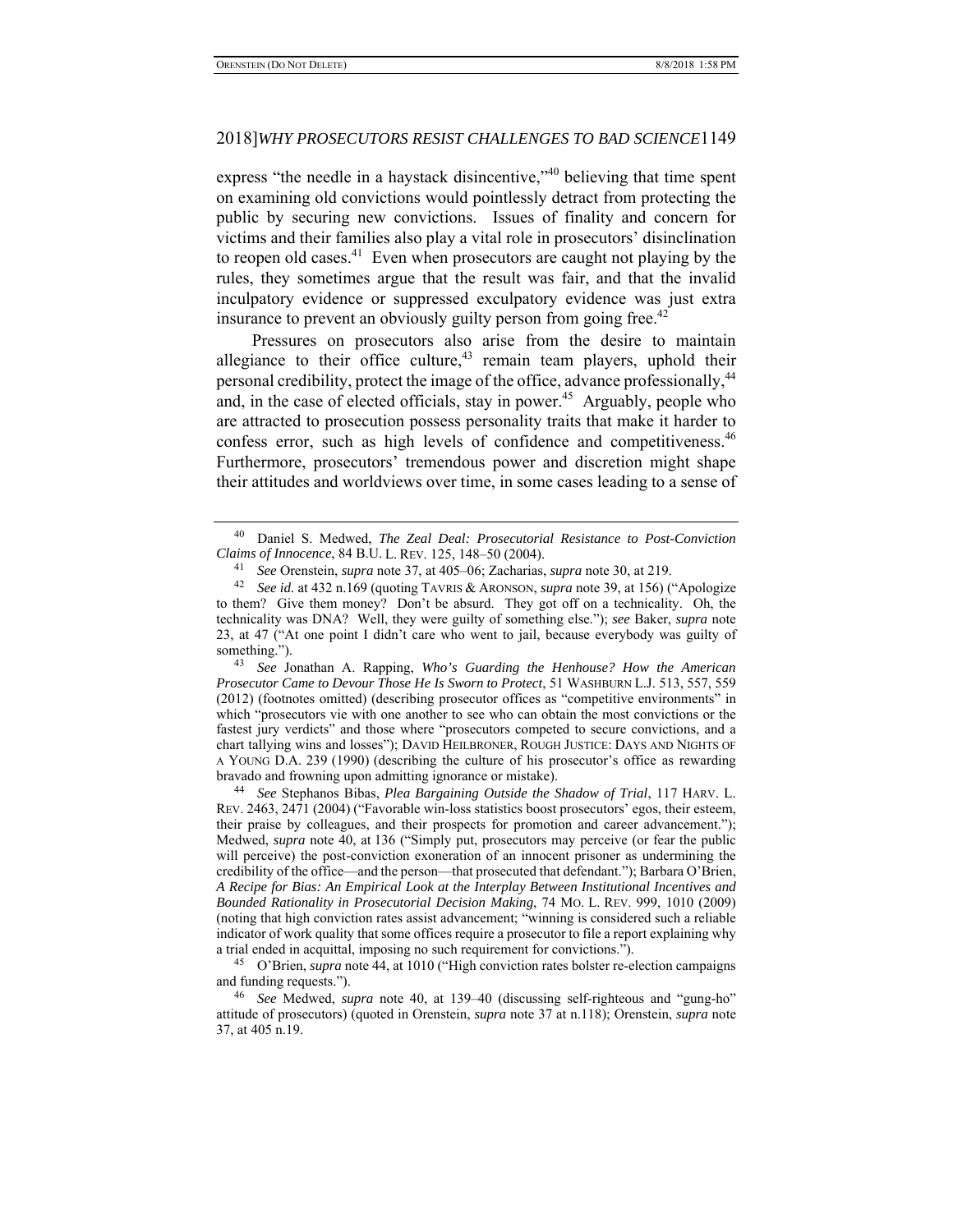self-righteousness, or in extreme cases, delusions of infallibility.

### B. *Unconscious Bias & Denial*

Although prosecutors face considerable reputational consequence, personal angst, and peer pressure to win cases and hold onto convictions, it would be a mistake to see their subsequent denial of wrongful convictions as solely aimed at professional advancement, response to external pressures, or cynical manipulation of the justice system. The problem is not as clear or as crass as Upton Sinclair's famous dictum, "It is difficult to get a man to understand something when his salary depends upon his not understanding  $it^{37}$ —though that bon mot might explain the behavior of some forensic odontologists.48

Prosecutors often do not understand or cannot admit to themselves that they are overreaching or inappropriately ignoring evidence of innocence. The vast majority of prosecutors are not self-conscious rule-breakers, scheming to convict at all costs; rather, they confront serious psychological roadblocks that affect their judgment and cognition. Prosecutors can fall victim to their own hype, experiencing confirmation bias<sup>49</sup> and other psychological mechanisms that skew their judgment and ability to confront the evidence dispassionately. $50$ 

<sup>&</sup>lt;sup>47</sup> UPTON SINCLAIR, I, CANDIDATE FOR GOVERNOR: AND HOW I GOT LICKED 109 (1944).

See infra notes 15–17 and accompanying text (discussing the unreliable and unmonitored "expertise" of forensic odontologists). One district court makes this very point about them, quoting Sinclair. *See* Starks v. City of Waukegan, 123 F. Supp. 3d 1036, 1052 (N.D. Ill. 2015).

 $49$  Confirmation bias is a "tendency to search for and interpret information in line with one's preconceptions." Orenstein, *supra* note 37, at 425 (citing O'Brien, *A Recipe for Bias, supra* note 44, at 1011) (defining confirmation bias as a "tendency to seek and interpret evidence in ways that support existing or favored beliefs," and noting that "[c]onfirmation bias connotes something more subtle and less conscious than the deliberate case building that any attorney must do to prepare for trial"); Barry C. Scheck, *Conviction Integrity Units Revisited*, 14 OHIO ST. J. CRIM. L. 705, 715–17 (2017) (discussing how prosecutors "spurned the Commission [on Future of DNA Evidence] recommendations, reflexively opposed testing, and unreasonably refused to vacate convictions even after court ordered post-conviction DNA testing produced powerful, exculpatory results" and discussing "this striking phenomenon and the cognitive psychology that underlies cases where prosecutors "irrationally refuse to admit error").

<sup>50</sup> Other relevant psychological mechanisms include "tunnel vision," which describes how once a suspect is identified, contradictory evidence is more likely to be dismissed or minimized. *See* Susan Bandes, *Loyalty to One's Convictions: The Prosecutor and Tunnel Vision*, 49 HOW. L.J. 475, 492–94 (2006)*;* Keith A. Findley & Michael S. Scott, *The Multiple Dimensions of Tunnel Vision in Criminal Cases*, 2006 WIS. L. REV. 291, 354 (2006); *see generally* Alafair S. Burke, *Improving Prosecutorial Decision Making: Some Lessons of Cognitive Science*, 47 WM. & MARY L. REV. 1587, 1593 (2006) (exploring confirmation bias, selective information processing, belief perseverance, and the avoidance of cognitive dissonance, all types of cognitive bias that affect prosecutorial decision making and exercise of discretion).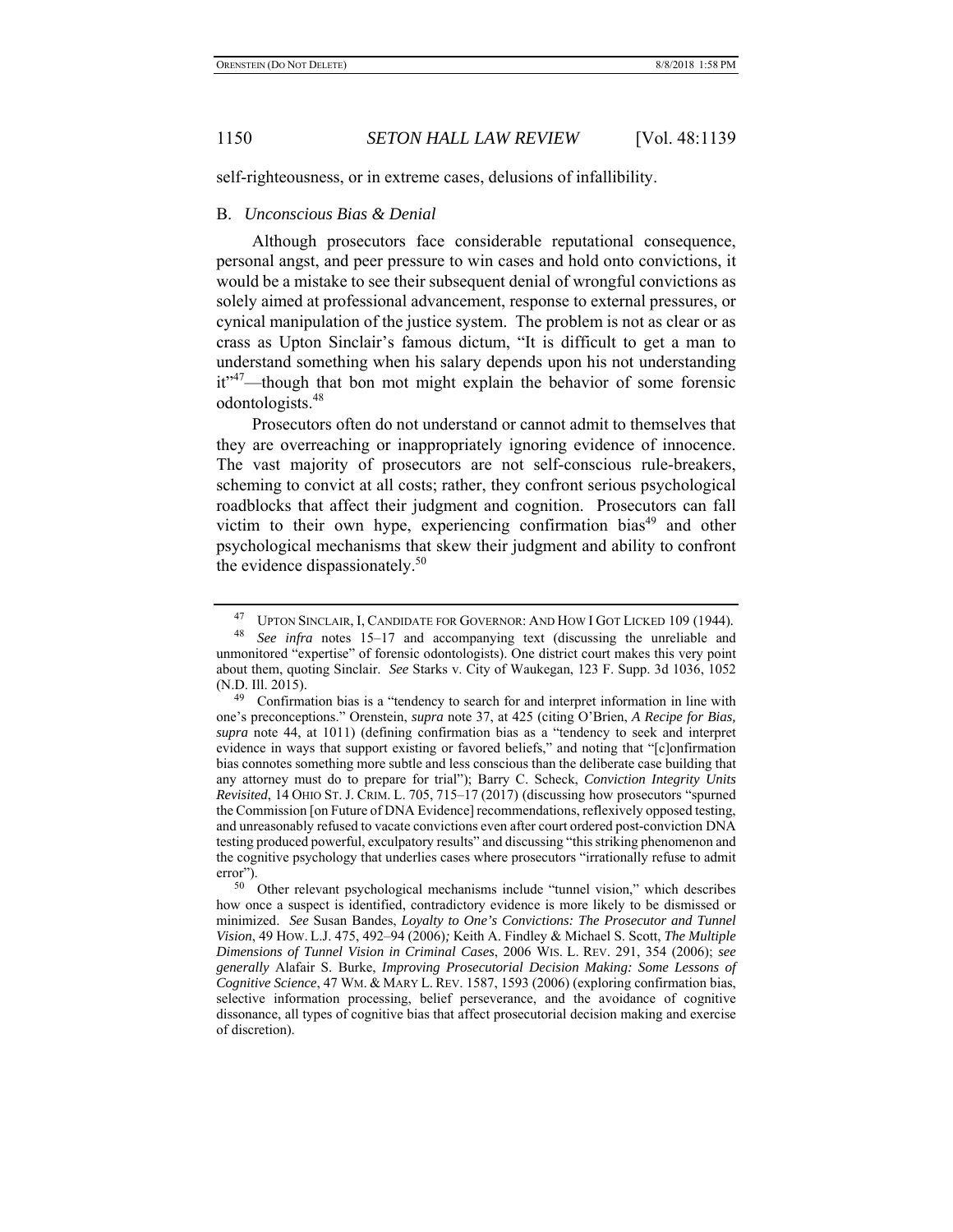Most poignantly, it is prosecutors' best impulses that may lead them astray. Their view of themselves as champions of justice makes prosecutors especially psychologically defended against charges of wrongful conviction. Their self-perception as those who fight on the side of the angels makes them particularly resistant to admitting error.<sup>51</sup> The mistake of a false conviction challenges prosecutors' self-concept; the error of a false conviction is simply too painful to admit.<sup>52</sup> As Carol Tavris and Elliot Aronson explain in their book, *Mistakes Were Made (But Not by Me)*, prosecutors often deny obvious evidence of post-conviction innocence or minimize the harm of a false conviction, believing that the accused probably committed some other crime.<sup>53</sup> The only other option would be to acknowledge that the prosecutor sent an innocent person to prison, something so antithetical to a prosecutor's self-concept. Therefore, the prosecutor engages in tortured reasoning to argue that no mistake was made.

Many of the same factors that lead prosecutors to resist DNA exonerations will influence the reaction to new trial motions based on changed science. In rare cases, prosecutors will agree and support a motion for a new trial. In other cases, however, they may perceive the presentation of advancements in science that question old verdicts as simply one more defense trick for allowing the guilty to re-litigate and go unpunished. Specifically, I think we can expect to see prosecutors responding to new trial motions based on unsupportable expert science in one of the following ways: they will (1) overvalue or mischaracterize the questionable evidence, arguing that it comports with current science; (2) minimize the role of expert testimony in gaining the conviction, assuring the court and themselves that the jury would have convicted without the expert testimony;<sup>54</sup> or (3) question the new science itself. This last option is discussed in Part III.

<sup>53</sup> CAROL TAVRIS & ELLIOT ARONSON, MISTAKES WERE MADE (BUT NOT BY ME): WHY WE JUSTIFY FOOLISH BELIEFS, BAD DECISIONS, AND HURTFUL ACTS 131–33 (2007).

<sup>54</sup> They will acknowledge what they characterize as minor or trivial inaccuracies but discount the effect of the flawed science on the overall verdict, arguing that justice was done.

<sup>&</sup>lt;sup>51</sup> Although, to be fair, no one enjoys being wrong. KATHRYN SCHULZ, BEING WRONG: ADVENTURES IN THE MARGIN OF ERROR 233–35 (2010) (discussing prosecutors' reactions to exonerating DNA).

<sup>52</sup> *See* Orenstein, *Facing the Unfaceable, supra* note 37 at 402–03 ("Ironically, a prosecutor's desire to do justice and the prosecutor's self-image as a champion of justice render the fact of wrongful conviction particularly painful. As a result, some prosecutors go to incredible lengths to deny the obvious rather than face the fact that the justice system failed and they may have contributed to that failure."); *see also* Rachel Pecker, Note, *Quasi-Judicial Prosecutors and Post-Conviction Claims of Innocence: Granting Recusals to Make Impartiality a Reality,* 34 CARDOZO L. REV. 1609, 1620–21 (2013) (explaining that prosecutors often have difficulties with their dual responsibilities of freeing the innocent and convicting the guilty, especially when a prosecutor is "confronted with the heightened risk that her own, or her office's, actions contributed to an innocent person being imprisoned").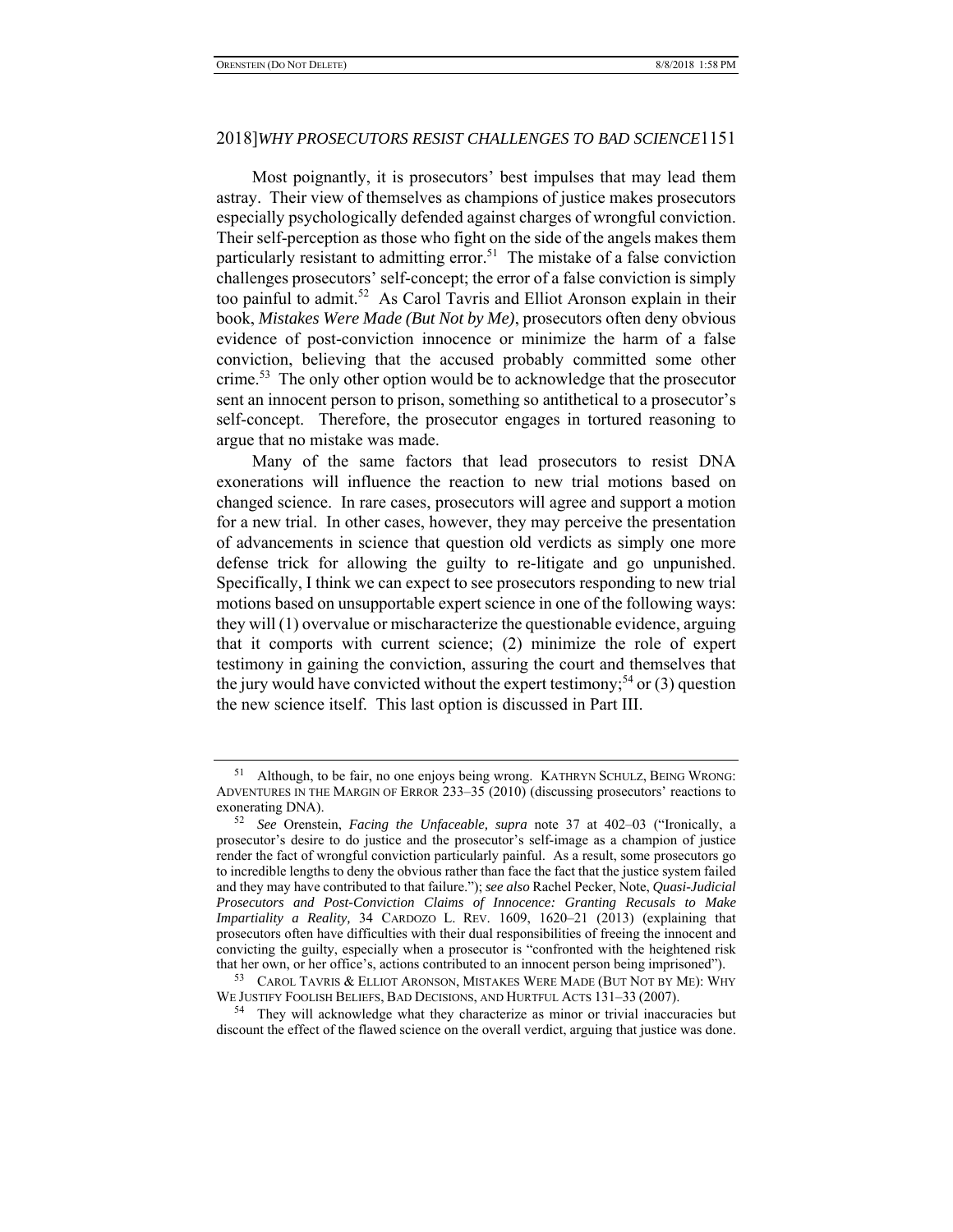One might imagine that it would be psychologically easier for prosecutors if the new trial motion is based on scientific knowledge to which no one had access at the time of the trial. How could there be explicit or even implicit criticism of the prosecutor for not knowing the unknowable? Yet, a motion for new trial based on changed science challenges the entire case and, to a large extent, the prosecutor's credibility and effectiveness. Because the conviction relied on many factors, it calls into question the performance of the prosecutor regarding the rest of the evidence, not just the scientific testimony. Furthermore, the prosecutor in changed science cases, unlike DNA exoneration cases, can still credibly believe and argue that the result was just (even if some bad science arguments were credited to convict). Prosecutors will also have institutional and administrative concerns beyond those involving DNA exonerations. The use of a flawed science technique might have affected many cases and a tidal wave of new trial motions would overwhelm the system, particularly because old cases would be difficult to retry years later, given stale evidence and long-gone witnesses. Finally, in some cases the bad science, while wrong and unfair, does not necessarily shake the court's belief in actual guilt.<sup>55</sup> This is especially so because the standard for post-conviction relief can be very high. $56$ 

# IV. POTENTIAL SOURCES OF RESISTANCE TOWARD NEW SCIENCE: ANTI-CRIME ORIENTATION AND TRADITIONALIST VALUES

The notion of "changed science" means something different from mere new discoveries, understanding or techniques; it also implicates the culture of expert evidence in the criminal courtroom. Bitemark analysis and microscopic hair analysis went routinely unchallenged not because they relied on solid foundations but because of their traditional and unexamined court acceptance by everyone—judiciary, prosecution and defense. Despite *Daubert*, the "science" of the courtroom was intensively influenced by stare decisis and courtroom cultural norms. The entrenchment of certain

<sup>55</sup> Consider, for instance, State v. Prade, 9 N.E.3d 1072 (Ohio Ct. App. 2014), in which one expert opined that he did not believe more than one person could make the same bite mark and definitively attributed that bite mark to the accused. *Id.* at 1090*.* Later, DNA analysis based on improved scientific techniques excluded the accused's saliva from the locus of the bite mark. *Id.* at 1110. Nevertheless, based on eyewitness testimony and the accused's history of violence against and stalking of the victim, the Court of Appeals reversed the trial court's exoneration remanding for an inquiry whether the petitioner established actual innocence by clear and convincing evidence on post-conviction relief.

<sup>56</sup> Imwinkelried acknowledges the importance of the standard of review in determining how many cases will receive new trials based on changed science, but consciously saves that question for another day. *See* Imwinkelried, *supra* note 1 at 1103. *See also* Scheck, *supra*  note 49, at 733 (discussing various standards of review ranging from preponderance to clear and convincing).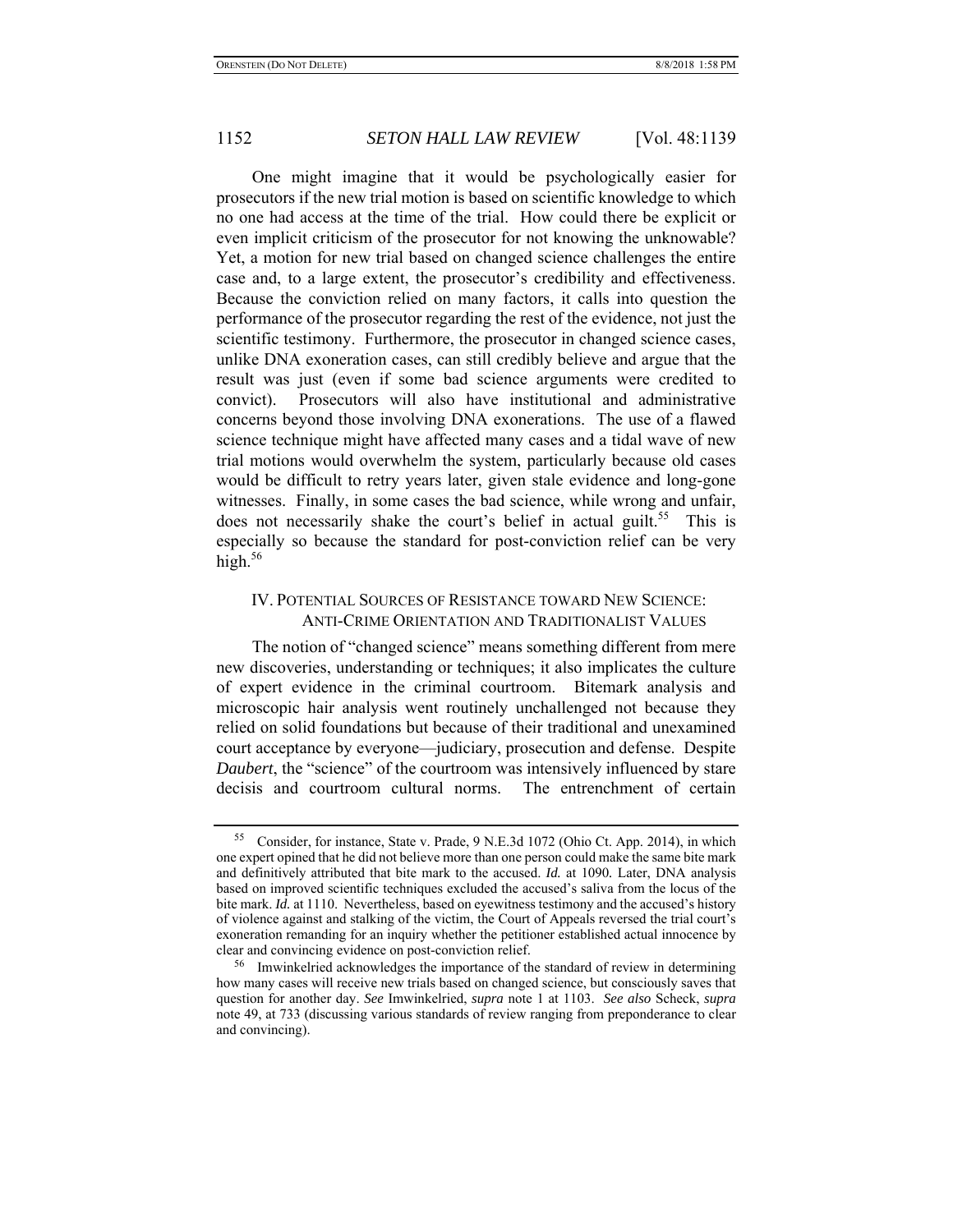questionable science reflects three interrelated phenomena. First, it is an outgrowth of a pro-prosecution bias. Second, it represents institutional inertia and an inclination toward the status quo and arguably, authoritarian tendencies, demanding certainty and allegiance to tradition, even in the face of hard scientific evidence to the contrary. Finally, resistance to new science highlights a suspicion of the scientific method itself.

Significantly, mistakes in admitting unreliable expert testimony in criminal cases appear to be unidirectional—they serve the prosecution.<sup>57</sup> Therefore, any challenges based on changed science would exclusively benefit the accused.<sup>58</sup> New science may not only undermine confidence in past convictions, it may also make it harder for prosecutors to convict future defendants. As then-Senator and now Attorney General Jeff Sessions stated concerning handwriting analysis, "I don't think we should suggest that those proven scientific principles that we've been using for decades are somehow uncertain and leaving prosecutors having to fend off challenges on the most basic issues in a trial."59 This statement has nothing to do with science and everything to do with easing the path of prosecutors towards conviction.<sup>60</sup>

The reluctance to acknowledge scientific innovation, however, reflects more than the zero sum calculation that changed science is good for defenders and bad for prosecutors. Rather, the hostility to new science in the courtroom, particularly science that challenges traditional practices, comes from a deep and deeply defended place. In part, it reflects a fondness for the status quo as reflected in the ease of determining precedent and following stare decisis as opposed to the challenge of figuring out new (and often complicated and less accessible) science. The resistance also arises from the fear that changed science disrupts traditional courtroom norms and questions

<sup>57</sup> *See* Garrett & Neufeld, *supra* note 2, at 34 ("[T]he presentation of forensic science during criminal trials is usually one-sided, provided only by analysts testifying for the prosecution."). I am unaware of mistaken expert testimony that exonerates. Because of double jeopardy, any scientific mistake that exonerates an accused cannot be revisited on appeal.

<sup>58</sup> Because of double jeopardy, the government cannot re-prosecute even if new science irrefutably pointed to the guilt of someone who was acquitted for the crime. *See* U.S. CONST. amend. V.

<sup>59</sup> Radley Balko, *Jeff Sessions Wants to Keep Forensics in the Dark Ages*, WASH. POST (Apr. 11, 2017), https://www.washingtonpost.com/news/the-watch/wp/2017/04/11/jeffsessions-wants-to-keep-forensics-in-the-dark-ages/. Sessions also expressed concern that "this is being thrown up to create the impression with a jury that there's no basis for these kind of reports" which he had "always understood to be proven scientific techniques." *Id.* 60 *See* D. Michael Risinger, *Goodbye to All That, or, A Fool's Errand, By One of the* 

*Fools: How I Stopped Worrying About Court Responses to Handwriting Identification (and*  'Forensic Science' in General) and Learned to Love Misinterpretations of Kumho Tire v. Carmichael, 43 TULSA L. REV. 447 (2007) (eviscerating the value of handwriting evidence, noting that trial courts crave certainty and have turned a blind eye to commands of screening science when it comes to the bogus science of handwriting analysis).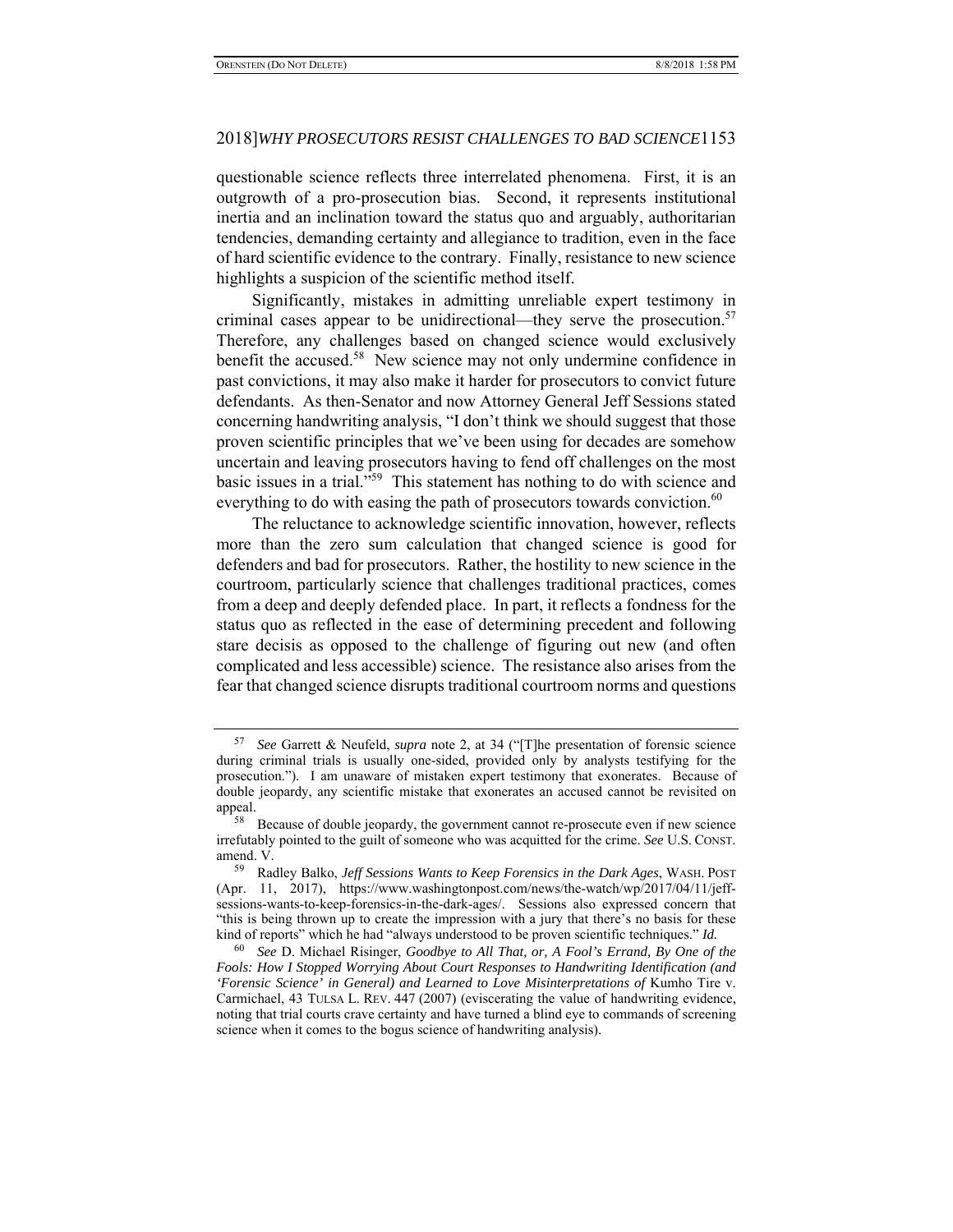established authority.<sup>61</sup> The "truth" of mythical unchangeable science and the cult of experts who perform tests that lead inexorably to conviction have become enshrined in case law. To challenge established courtroom science is to subvert authority, question long-accepted traditions, and impugn the quality of the justice that sent people to jail.<sup>62</sup> The process of constant questioning, rethinking, and debunking threatens a rigid worldview that prizes certitude, distrusts challenges to authority, venerates tradition, and seeks to perpetuate the status quo. $63$  Courts tend to cite established legal authority and thereby ossify courtroom "science." At the extreme, such resistance is reflected in decisions to continue to accept questionable science via judicial notice.<sup>64</sup>

The reluctance to credit changed science also arouses suspicion and skepticism about the scientific enterprise generally. Such resistance may express itself not merely as an objection to the disruptive nature of new trial motions and their practical effect on prosecution, but as resistance to modern science itself. Imwinkelried quotes Margaret Farrell for the proposition that: "Science came to be seen not as a gradual, relentless accumulation of knowledge . . . but as a succession of superseded theories."<sup>65</sup> This view of science comports with *Daubert,* which understands science as dynamic and

<sup>61</sup> *Cf.* D. Michael Risinger, *The Irrelevance, and Central Relevance, of the Boundary Between Science and Non-Science in the Evaluation of Expert Witness Reliability*, 52 VILL. L. REV. 679, 689 (2007) (disparaging the support of fingerprint evidence because of its longevity in the courts or the expert's "professional judgment based on training and experience" as "junk science" and observing that such evidence "is not thoughtful, it is not rigorous, and it is not—whatever the term may ultimately mean—scientific").

<sup>&</sup>lt;sup>62</sup> This is particularly true in the current approach of the Justice Department's proconviction, lock-'em-up-and-throw-away-the-key approach to criminal justice. *See* Sari Horwitz & Matt Zapotsky, *Sessions Issues Sweeping New Criminal Charging Policy*, WASH. POST (May 12, 2017), https://www.washingtonpost.com/world/national-security/sessionsissues-sweeping-new-criminal-charging-policy/2017/05/11/4752bd42-3697-11e7-b373- 418f6849a004\_story.html?utm\_term=.436c8f963712.

<sup>63</sup> *See* Imwinkelried, *supra* note 1; *see* M. Chris Fabricant & Tucker Carrington, *The Shifted Paradigm: Forensic Science's Overdue Evolution from Magic to Law*, 4 VA. J. CRIM. L. 1, 85 (2016) (discussing "the lethal dissonance between scientific reality and legal precedent"); Mnookin et. al., *supra* note 11, at 731, 747 ("Forensic science needs to focus more on science than on law, to shift from a quasi-adversarial perspective to a research orientation."; "Many forensic scientists, as well as many judges, are too willing to infer scientific validity from the fact of longstanding use.").

<sup>64</sup> *See e.g.*, Johnson v. Commonwealth, 12 S.W.3d 258, 262–63 (Ky. 1999) ("Based upon the overwhelming acceptance of this evidence [microscopic hair analysis] by other jurisdictions, as well as our own history of routine admission of this evidence at trial, trial courts in Kentucky can take judicial notice that this particular method or technique is deemed scientifically reliable."); Fabricant & Carrington, *supra* note 63, at 115 (noting the intersection of science and law—where science becomes ossified and judicial notice is taken).

<sup>65</sup> Imwinkelried, *supra* note 1 at 1095 (quoting Margaret G. Farrell, Daubert v. Merrell Dow Pharmaceuticals, Inc.*: Epistemology and Legal Process*, 15 CARDOZO L. REV. 2183, 2194 (1994)).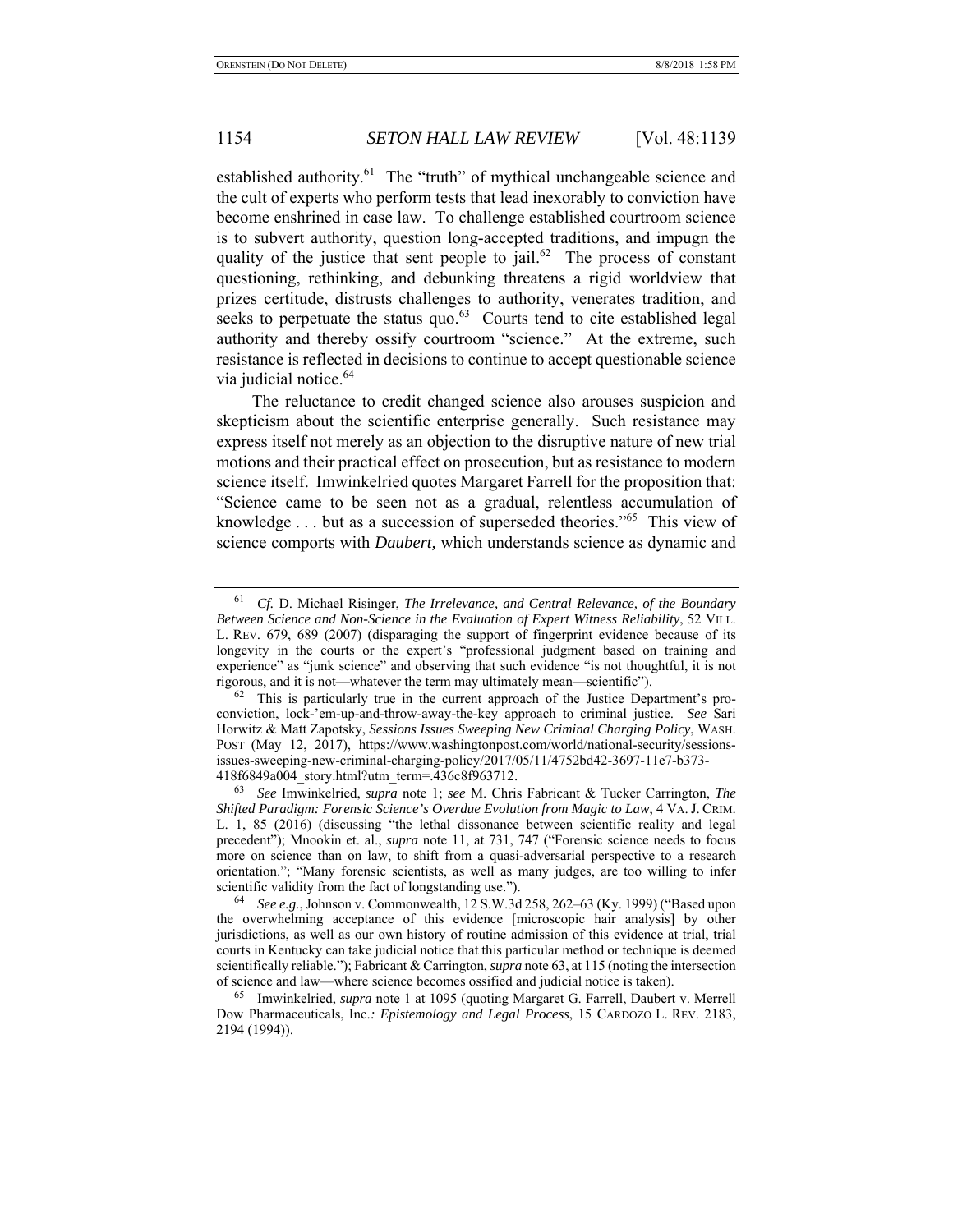self-correcting.66 Not every jurisdiction follows *Daubert*, however; instead some jurisdictions adopt the *Frye* standard, which is inherently conservative and prefers deferring to expert guilds rather than exploring knowledge or assuring accuracy. $67$  For instance, one Pennsylvania court opined that as a "Frye State" it looked for "'general acceptance' in the particular community from which it derives" and "*the scientific reliability of bitemark evidence and bitemark identification is irrelevant,* so long as the methodology, techniques, and analysis have gained 'general acceptance' in the community of forensic odontologists."68

Furthermore, even in jurisdictions where *Daubert* theoretically applies, many courts cling to orthodoxy and certitude, failing to examine experts' conclusions as long as the discipline has been acknowledged by past courts.<sup>69</sup> *Starks v. City of Waukegan*, 70 citing Michael Risinger, noted the lack of scientific support for bitemark evidence and its failure to comply with *Daubert.*<sup>71</sup> The court observed that nevertheless state "courts have regularly accepted bite mark evidence—including in all three States in the Seventh Circuit."72 Illinois is a *Frye* State, but Indiana and Wisconsin theoretically follow *Daubert.*73 Even under *Daubert*, it takes time for the legal doctrine to catch up.74

The debate over changed science also reflects larger current intellectual and cultural scientific debates. Those resisting scientific challenges to previously accepted forensics conceive of science as providing absolute truth

<sup>66</sup> Mnookin et. al., *supra* note 11, at 743 ("Claims of knowledge should be taken as provisional and subject to revision in the face of new information. Dogma should be resisted.").

<sup>67</sup> Frye v. United States, 293 F. 1013 (D.C. Cir. 1923).

<sup>68</sup> Commonwealth v. Kunco, 2010 Pa. Dist. & Cnty. Dec. Unpub. LEXIS 488, at \*25 n.11 (Pa. D & C. Oct. 28, 2010), *aff'd*, 34 A.3d 233 (Pa. Super. Ct. 2011) (emphasis added).

<sup>69</sup> *See* Garrett & Neufeld, *supra* note 2, at 33 ("At least in criminal cases, having found that the underlying discipline is satisfactory and the evidence admissible following the *Frye* or now the *Daubert*—standard, courts do not typically examine conclusions experts reach on the stand regarding whether statistical claims or others inferences drawn from the data are supported by the evidence.").

 $^{70}$  123 F. Supp. 3d 1036 (N.D. Ill. 2015).

 $\frac{71}{72}$  *Id.* at 1052.

*Id.* 

<sup>73</sup> Recent Indiana cases seem to credit bite mark analysis. *See* Jacobs v. State, 2 N.E.3d 116 (Ind. Ct. App. 2014), *aff'd*, 22 N.E.3d 1286 (Ind. 2015) (finding substantial independent evidence of the defendant's guilt, including that "the bite marks on [the minor's] penis matched Jacob's pattern of missing teeth."); Davis v. State, 2014 Ind. App. Unpub. LEXIS 1142 (Ind. Ct. App. Aug. 29, 2014) (finding "independent evidence" of guilt, including testimony of a forensic odontologist who testified that the injury on the victim's cheek was a bite mark).

<sup>74</sup> *See* Sarah Lucy Cooper, *The Collision of Law and Science: American Court Responses to Developments in Forensic Science*, 33 PACE L. REV. 234, 300 (2013) (noting that despite significant criticism forensic odontology continues to be admitted in court).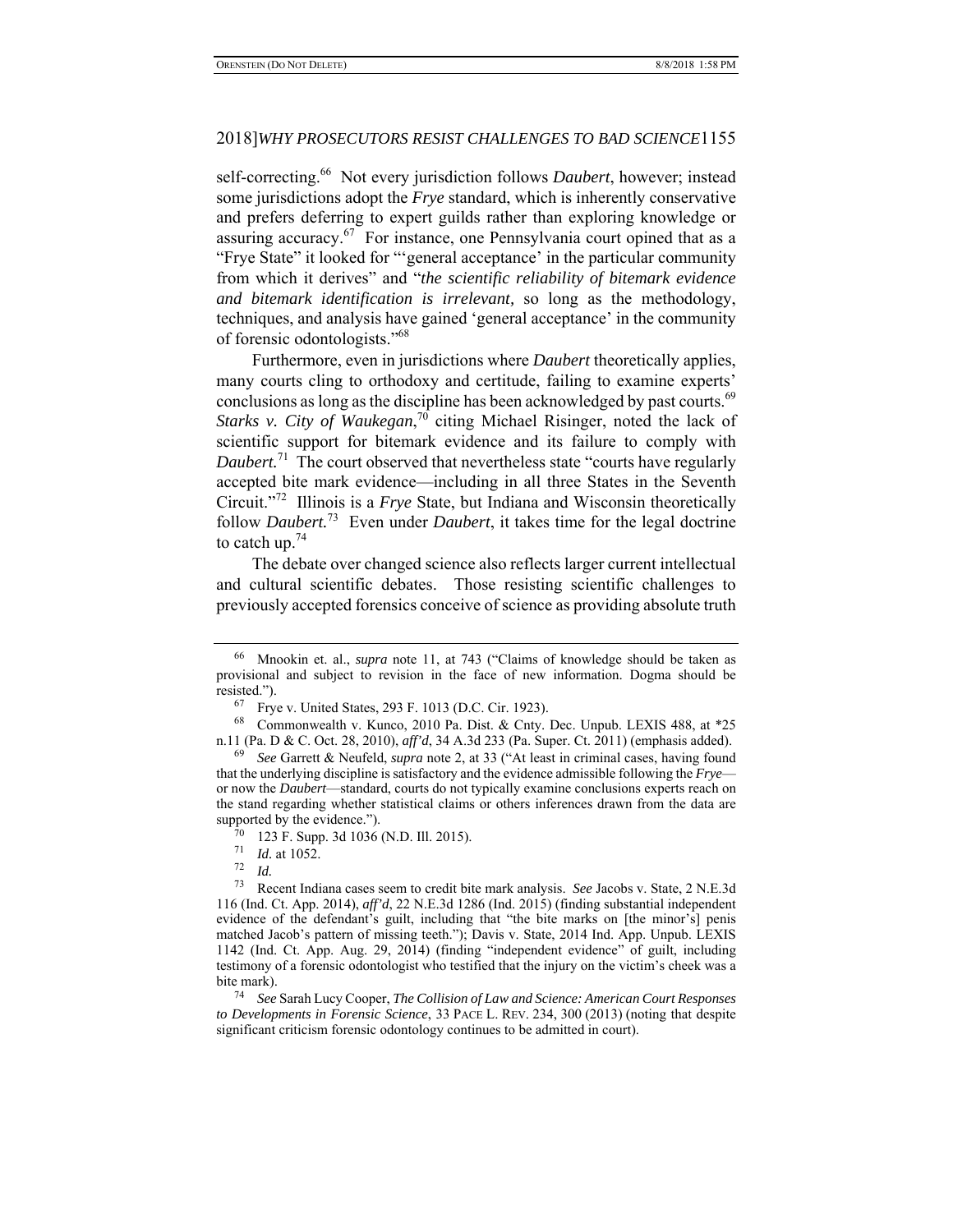akin to religious belief. Such true believers are the opposite of the skeptical testers who engage in the scientific method. In resisting challenges to handwriting, fingerprints, microscopic hair analysis and bite marks, opponents display almost a religious, creationist fervor committed to the notion that each individual is identifiably and unmistakably unique. They accept, unproven as an unshakable axiom, that God has made no set of fingerprints or set of teeth alike.

Those certain about the value of forensics used to convict will brook no challenge. Attorney General Jeff Sessions' Justice Department has disbanded panels formed by the Obama administration to examine forensic science.<sup>75</sup> Attorney General Sessions did not renew the charter of the National Commission on Forensic Science.<sup>76</sup> Similarly, the Trump administration also terminated pilot studies to test bitemark and firearm analysis as well as a Justice Department project to craft guidelines for forensic testimony.77 The skepticism of science encouraged and exacerbated by Trump's administration and Sessions's Justice Department reflects deep cultural rifts in epistemology, worldview, and the point of a trial.<sup>78</sup> To be fair, Attorney General Loretta Lynch, though striking a more temperate tone, also declined to adopt the recommendation from the Presidents' Council of Advisors on Science and Technology.<sup>79</sup> However, the criticism of Professor Paul Giannelli has taken on even greater force in the current Trump administration:

 $75$  To be fair, this may not be about science alone; any innovation of the Obama administration is considered an abomination. One good predictor of President Trump's policy is that he is always inclined to do the opposite of his predecessor. *See* Peter Baker, *Can Trump Destroy Obama's Legacy?*, N.Y. TIMES (June 23, 2017), https://www.nytimes.com/2017/06 /23/sunday-review/donald-trump-barack-obama.html. Nevertheless, there is something beyond the glee of undoing Obama's legacy that animates the disbandment of the scientific panels.

<sup>76</sup> Levy, *supra* note 9 (concluding of the Trump administration: "The message was clear: The era of independent scientific review of forensics is over."). During its four years, the Commission—which included lawyers, judges, academics, law enforcement, and forensic experts—issued "dozens of recommendations on forensic standards, testing, and accreditation," including new accreditation policies for Justice Department labs. Levy, *supra*  note 9.<br> $\frac{77}{10}$  *Id.* 

<sup>77</sup>*Id.* 78 *See* Paul C. Giannelli, Daubert *and Forensic Science: The Pitfalls of Law Enforcement Control of Scientific Research*, 2001 U. ILL. L. REV. 53, 57 (2001) (Scientific values are often antithetical to law enforcement values—or at least frequently perceived to be so by prosecutors and police. In particular, the notion of transparency has repeatedly been trumped by an adversarial process that favors trial by ambush. . . . The DOJ, the FBI Crime Laboratory, and some prosecutors have attempted to shape science by controlling the research agenda, hiding unwelcomed test results, attacking legitimate studies that were considered unfavorable, harassing scientists who disagreed with them, and "spinning" these issues in the press.").

<sup>79</sup> *See* Shniderman, *supra* note 22. The Trump Administration has removed the page containing the Presidents' Council from the White House's website.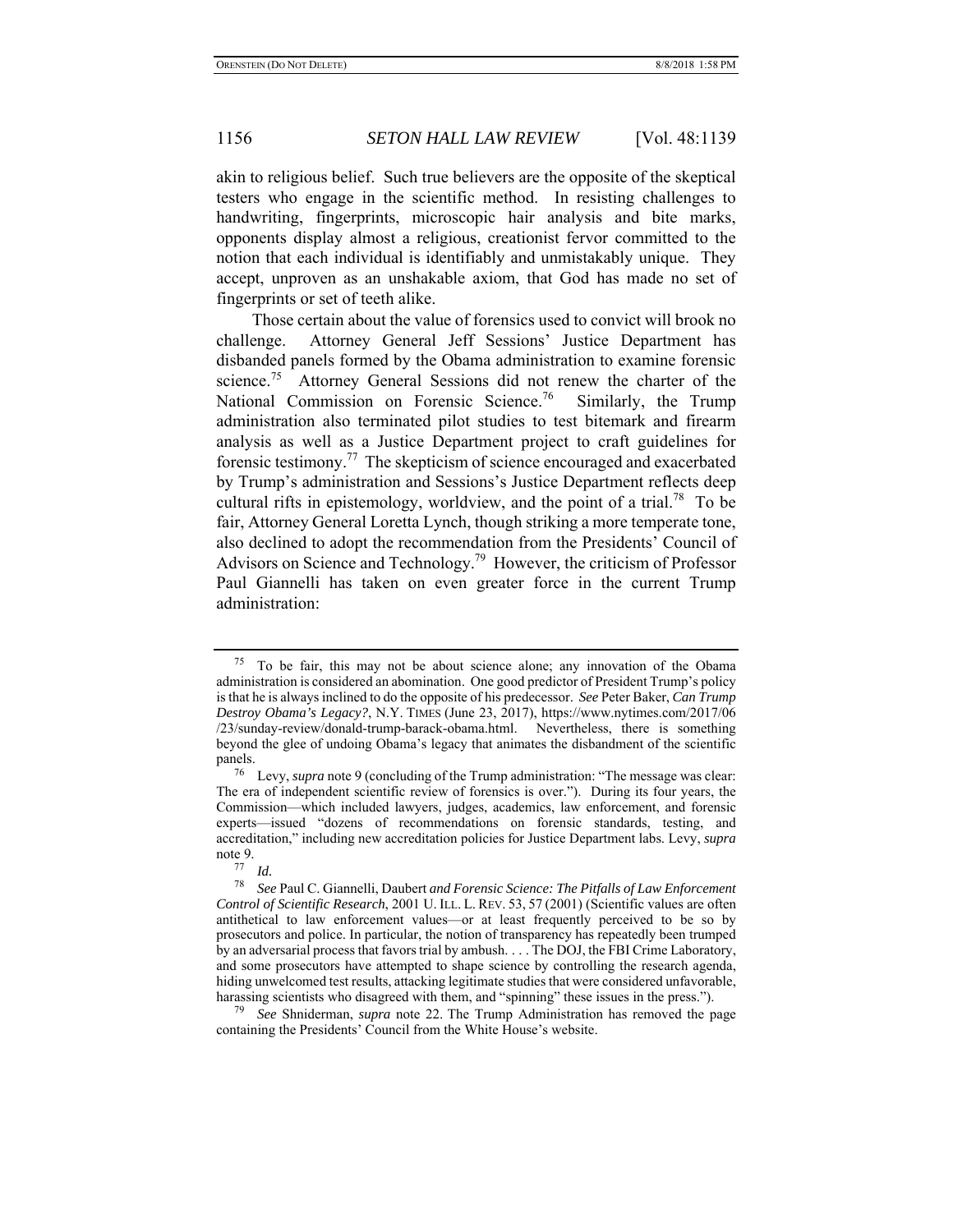The government has not only failed to conduct the needed research, it has thwarted efforts to do so. Indeed, the conduct described in this Article rivals that of some private corporations such as the tobacco industry<sup>254</sup>—shaping the research agenda, limiting access to data, attacking experts who disagree with its positions, and "spinning" negative reports. Currently, we have the worst of two possible worlds. Basic research in the forensic sciences is weak, and the only agency currently capable of funding research, the DOJ, is sabotaging efforts to conduct rigorous independent studies.<sup>80</sup>

### V. WHAT WILL MAKE THE CRIMINAL TRIAL MORE RECEPTIVE TO CHANGED SCIENCE?

#### A. *Sanctions on Prosecutors Will Not Work*

Although some scholars call for sanctions on prosecutors as a means of enforcing ethical courtroom behavior, many despair of the state disciplinary authorities as the correct vehicles for imposing discipline or effectuating change.<sup>81</sup> As a practical matter, prosecutors rarely face any negative consequence for outrageous behavior regarding obvious misuse of science or even suppression of evidence.<sup>82</sup> The lack of any consequence is particularly true in post-conviction phase where prosecutors' obligations are less clear. If the possibility of sanctions is ineffective in deterring nakedly unethical behavior, it will certainly have no effect on a prosecutor's

<sup>80</sup> Paul C. Giannelli, *Daubert and Forensic Science: The Pitfalls of Law Enforcement Control of Scientific Research*, 2011 U. ILL. L. REV. 53, 90 (2011).

<sup>81</sup> *See supra* note 33 (citing an example where a prosecutor who ignored ethical requirements suffered no consequence); *see also* Natasha Minsker, *Prosecutorial Misconduct in Death Penalty Cases,* 45 CAL. W. L. REV. 373, 398, 403 (2009) (citing Bennett L. Gershman, *The New Prosecutors*, 55 U. PITT. L. REV. 393, 444–54 (1992) for the suggestion that an independent prosecutorial conduct commission be formed); Yaroshefsky, *Wrongful Convictions, supra* note 21, at 297; Gershman *supra* note 27, at vi ("Restraints on prosecutorial misconduct are either meaningless or nonexistent"; "the available sanctions are sparingly used and even when used have not proved effective." Misconduct is commonly met with judicial passivity and bar association hypocrisy.").

<sup>82</sup> *See Minsker*, *supra* note 81, at 398 (documenting that in California "out of eight death penalty cases reversed for prosecutorial misconduct, five prosecutors have 'no public record of discipline,' and one prosecutor is a sitting judge"); Yaroshefsky, *Wrongful Convictions*, *supra* note 35, at 276–77 (footnote omitted) (discussing the case of Ron Williamson whose wrongful conviction was obtained by prosecutorial suppression of evidence, for which no prosecutor was disciplined; "Scholars and other commentators agree that discipline for prosecutors is rare and that there are few, if any, consequences for the prosecutorial misconduct"). *But cf.* Fred C. Zacharias, *The Professional Discipline of Prosecutors*, 79 N.C. L. REV. 721, 778 (2001) (concluding that "the traditional lamentations regarding the absence of bar discipline are somewhat overblown, but also contain a large measure of truth"; also expressing skepticism of the utility of exhortations to be good or do justice).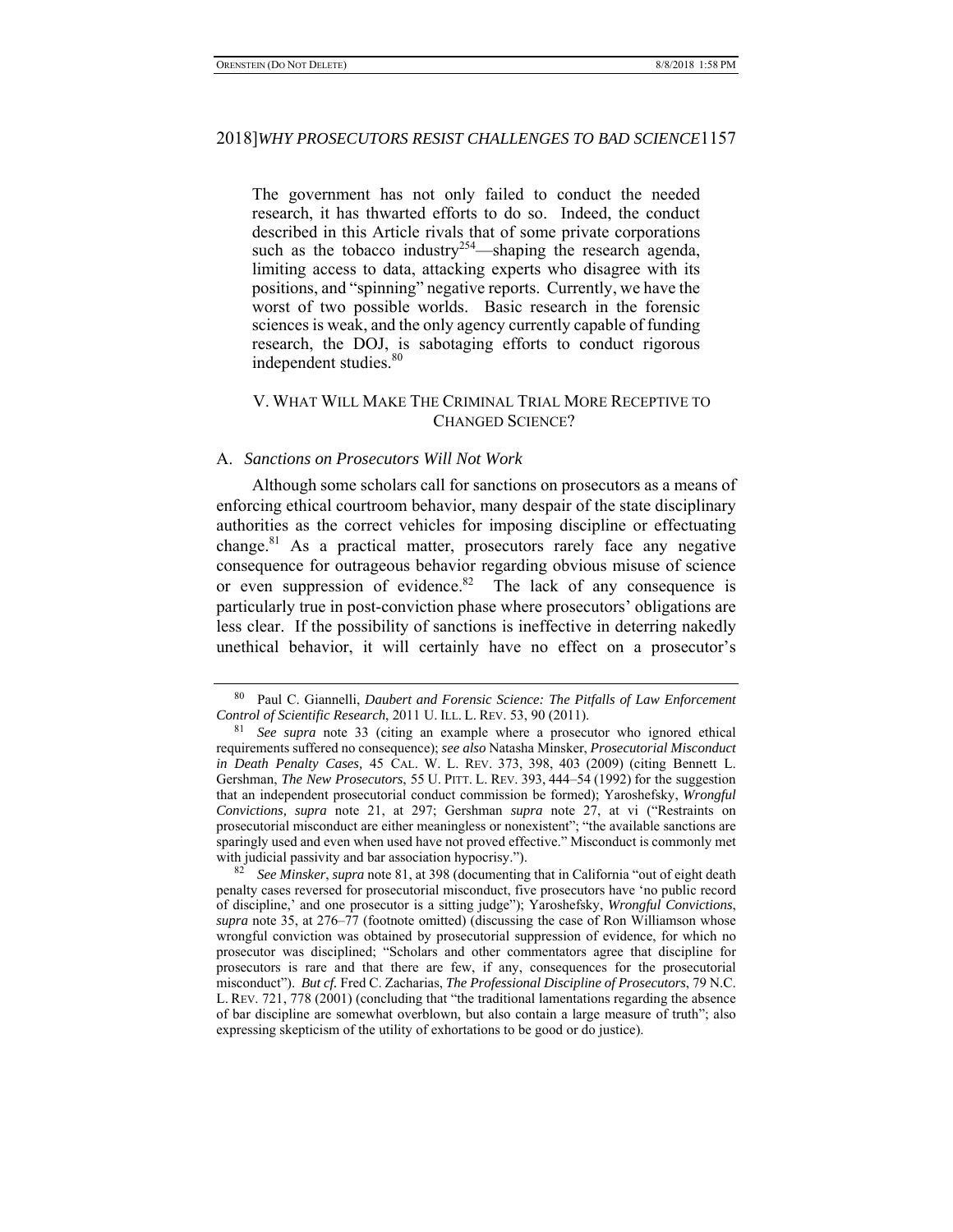willingness to consider the effect of new science.

Sanctions and even education will not deter prosecutors who have convinced themselves they are right and that the accused is guilty. In the case of truly new science (something that I argue in Part II may be hard to define), there is, theoretically, nothing and no one to sanction. The scientific knowledge was simply inadequate at the time of trial. Nevertheless, a wrongful conviction based on flawed science may still impugn the prosecutor, indicating that multiple mistakes or misdeeds occurred at trial all leading to a wrongful conviction. In attempting to uncover those mistakes and argue that they mattered, those who adopt a censorious attitude toward the prosecution will find it counterproductive.

# B. *Best Practices for an Effective System of Motions for New Trials Based on Changed Science*

The institutional resistance exhibited by some prosecutors and judges in the DNA exonerations, where even clear-cut evidence of wrongful conviction was denied or explained away, predicts how many of these actors will respond to challenges based on changed science in the fields of bite marks, microscopic hair analysis, and other areas where the science has developed to discredit previous expert testimony. To assure that motions for new trials based on the use of superseded science receive a fair hearing, we must reconfigure the institutional rewards<sup>83</sup> and appeal to prosecutors' selfimage as champions of justice. Ideally, all prosecutors should react this way: "The citizens of this community need to know that the District Attorney's Office considers exonerating an innocent person as important as [convicting] a guilty one."84 But experience indicates that we should not count on it.

Strategically, we should avoid attacking the prosecution and instead petitioners should credit scientific progress for the need to revisit the convictions.85 Those representing the convicts seeking new trials should emphasize the newness of the science and highlight that it was unknown at the time of prosecution.<sup>86</sup> This way, prosecutors do not have to apologize or

<sup>83</sup> *See* Medwed, *supra* note 40, at 135–36, 171–72 (citing Erwin Cherminsky's work about prosecutors' incentives and his suggestion that the decision to grant promotions consider and reward the prosecutor's attempts to rectify errors).

<sup>84</sup> Gene Warner & Matt Gryta, *Man Jailed Nearly 7 Years for '84 Rape Is Exonerated*, BUFFALO NEWS, June 22, 2010, at A1.

<sup>85</sup> *Cf.* Alafair S. Burke, *Talking About Prosecutors*, 31 CARDOZO L. REV. 2119, 2121 (2010) (discussing the "rhetoric [of] the wrongful conviction literature" and arguing that it "alienates the very parties who hold the power to initiate many of the most promising reforms of the movement: prosecutors").

<sup>&</sup>lt;sup>86</sup> I advocate this strategic approach even though realistically the line between known bad scientific testimony and changed science is hard to draw. *See* Part I; *see also*  Imwinkelried, *supra* note 5 (presenting the Texas and California statutes).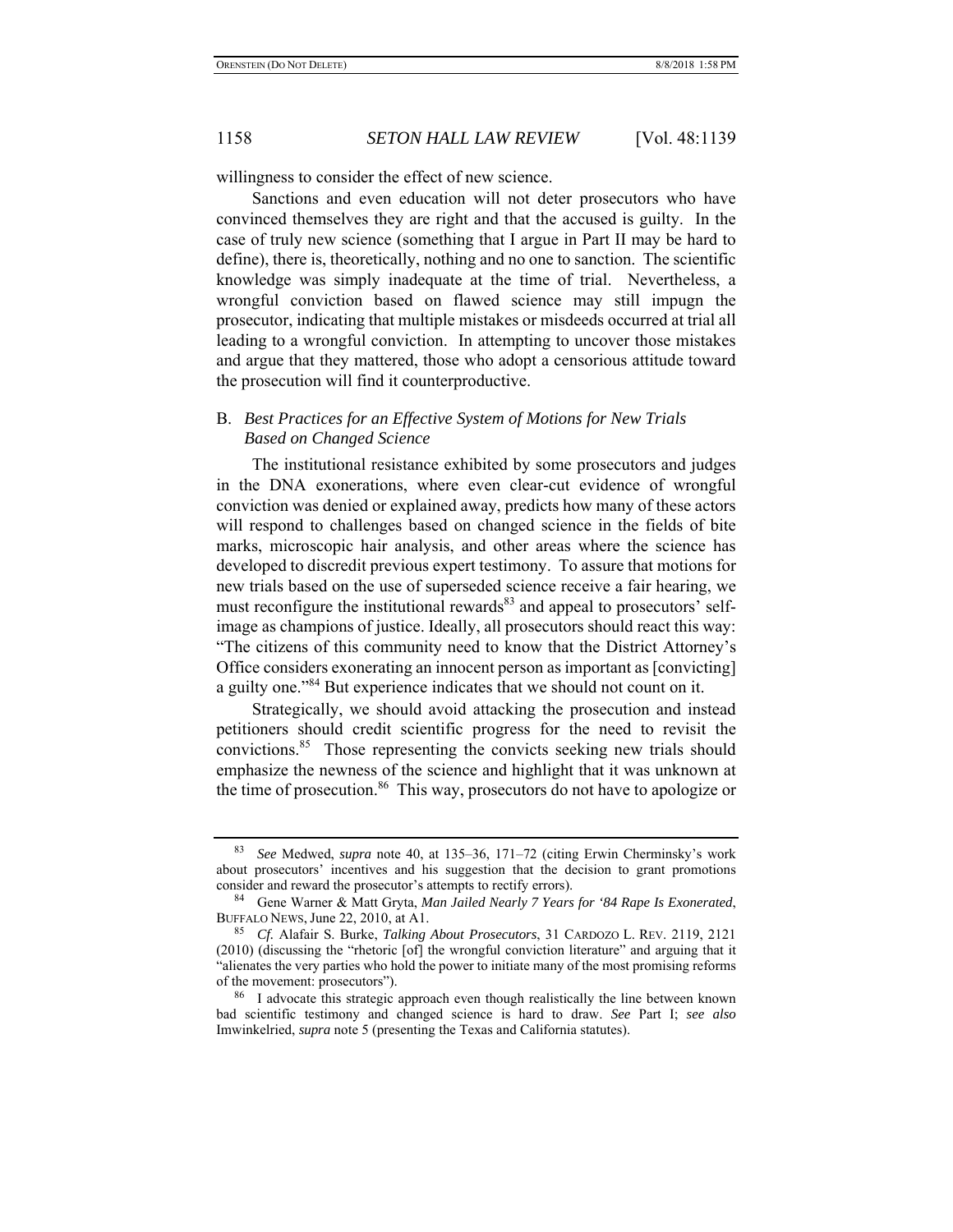confess error (which as noted above will be resisted to an astounding extent) $87$  but instead can be praised for pursuing justice. $88$ 

Prosecutors' desire to avoid wasting time and money and the institutional drive to insulate convictions are important factors in their resistance to revisiting convictions. Obviously, sound moral arguments indicate that cost alone cannot be used to justify keeping an innocent person in prison. However, to address the issue, given the cost of incarceration, the state may actually save money by participating in post-conviction review.<sup>89</sup> Similarly, issues of finality which sometimes dictate that a case cannot be re-litigated ad nauseum, are not convincing where an unknowable change in science questions the justice of the verdict. Such arguments about finality work best when the accused could have raised objections and did not.

The new California and Texas statutes allow for new trials, presumably by motion by the person convicted with faulty science. This raises practical questions concerning who will identify cases, present them to the court, and pay for the whole process. It is essential that some institutional actor has the time to review cases, decide which ones deserve new trials based on changed science, and actually bring the cases forward. To accomplish these goals the petitioner must (1) fully understand the science, and (2) have some incentive to pursue the question.

As noted in Part II, individual public defenders often seem ill-equipped in knowledge, funding, support, and time to challenge convictions based on changed science. It is doubtful that individual defense attorneys could realistically screen and handle all their previous bite mark and microscopic hair cases, let alone the many other types of dubious science used to convict their former clients. Furthermore, given the stressful and crushing caseloads of current cases, putting the burden on the original defender seems unfair and impractical.

Tasking individual prosecutors with moving for new trials also seems highly problematic. As Professor Zacharias persuasively argued, prosecutors are "ill-equipped to analyze post-trial obligations on their own"

See supra Parts III A & B (describing prosecutors' reactions to DNA exonerations). For instance, when Alan G. Northrop and Larry W. Davis were released after seventeen years of incarceration based on DNA exoneration, the prosecutor stated: "The reason we don't feel an apology is appropriate is that we feel the cases were prosecuted professionally." Laura McVicker, *Officially Free After 17 Years: Men Finally Shed Rape Charges*, COLUMBIAN (Vancouver, Wash.), July 15, 2010, at A1.

<sup>88</sup> *See* Medwed, *supra* note 40, at 156–70 (discussing cases where prosecutors turned their willingness to exonerate into a political win, something that is admittedly easier to do if another suspect emerges).

<sup>89</sup> *See* Andrew Chongseh Kim, *Beyond Finality: How Making Criminal Judgments* Less *Final Can Further the "Interests of Finality*,*"* 2013 UTAH L.REV. 561 (2013) (analyzing costs of post-trial review and arguing that expanding defendants' rights on post-trial review can often conserve state resources and improves vital perception of fairness in the legal system).